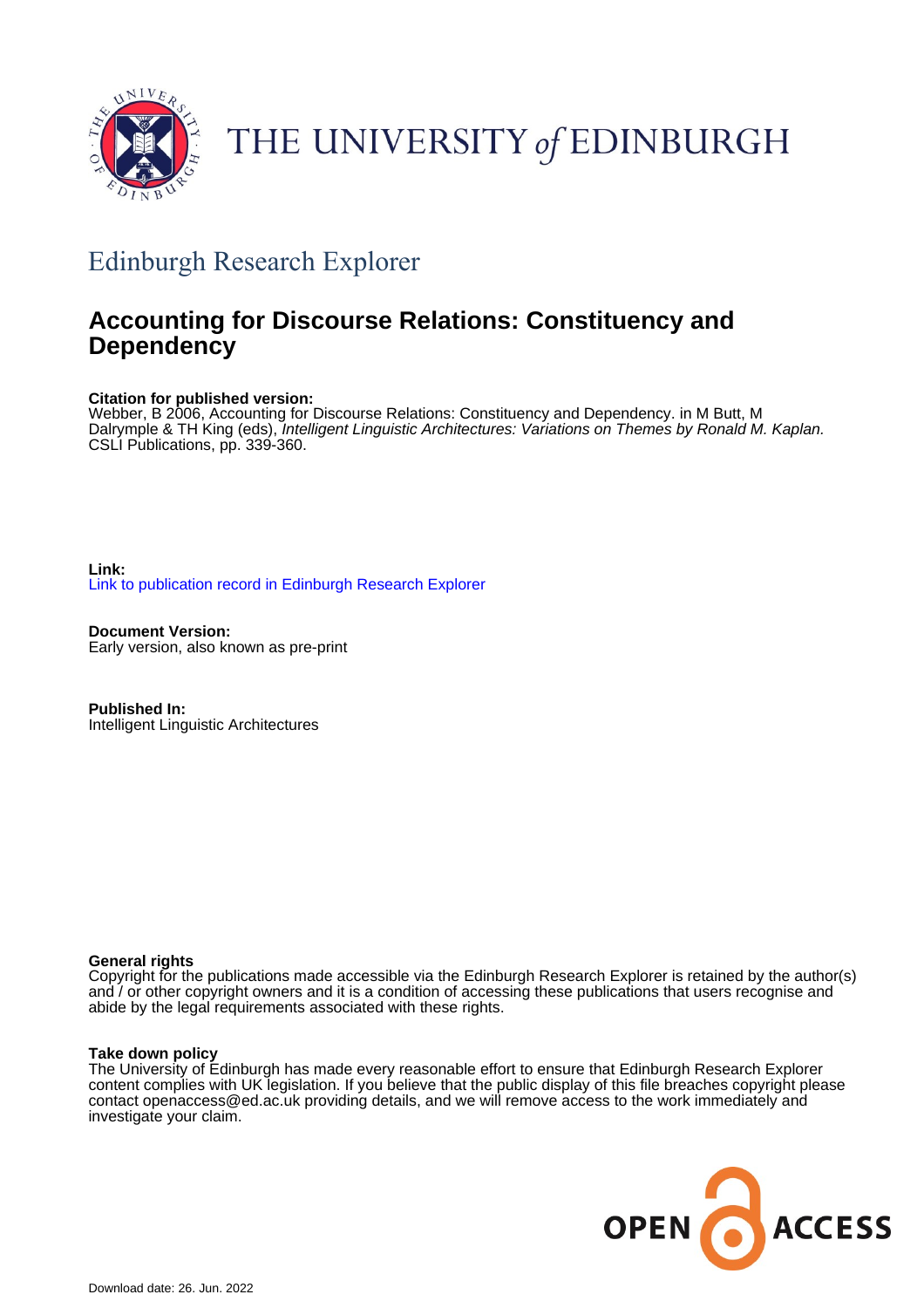Bonnie Webber

1

At the start of my career, I had the good fortune of working with Ron Kaplan on Bill Woods' Lunar system (Woods et al., 1972). One day, in talking with Ron, I marvelled to him over the range of syntactic constructions I was able to implement in Lunar's ATN grammar formalism. Ron replied was that you could implement anything in an ATN: the point was, rather, to identify the minimal machinery required for a task. This sensible advice I subsequently sought to follow, and in this paper for Ron's festschrift, I try to apply it to understanding and comparing accounts of discourse relations.

## 1.1 Introduction

Theories of discourse that attempt to explain how the meaning of a text is more than the sum of the meaning of its component sentences have often been presented in ways that discourage easy comparison. One attempt to remedy this was made by Moore and Pollack (1992), who suggested a distinction between an intentional organization of discourse and an informational organization. Intentional organization could be described in terms of the speaker's plans with respect to his/her utterances and how the parts of the plan relate to each other (Grosz and Sidner, 1990, Lochbaum, 1998), while informational organization could be described in formal semantic and pragmatic terms, with discourse relations such as consequence, cause, explanation, contrast, narration,

Festschrift for Ron Kaplan. Mary Dalrymple (ed.). Copyright  $\odot$  2006, CSLI Publications.

1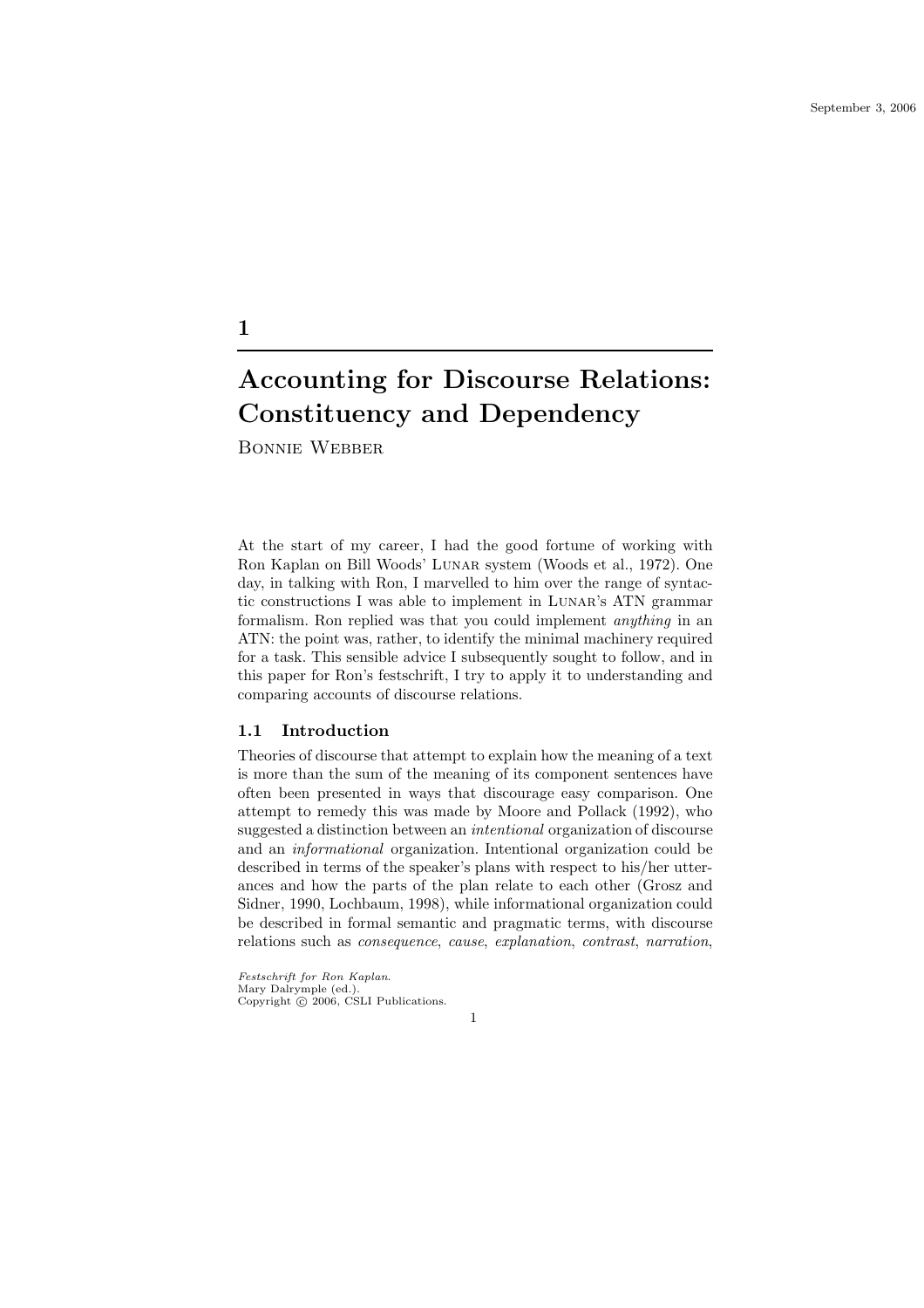etc.

While this solved part of the problem, it did not contribute to understanding how theories concerned with the informational organization of discourse differ from one another. In this paper, I want to suggest that recasting them in terms of the common linguistic concepts of constituency and *dependency* might help us to better understand their similarities and differences.

## 1.2 Constituency and Dependency

## 1.2.1 Constituency

In syntax, constituency has been defined in the following terms:

- 1. Sentences have parts, which may themselves have parts.
- 2. The parts of sentences belong to a limited range of types.
- 3. The parts have specific roles or functions within the larger parts they belong to. (Huddleston and Pullum, 2002, 20)

Of course, different theories of syntax posit different parts, and different parts may be appropriate for different languages. Nevertheless, it is this idea of parts within parts that is basic to constituency, as is the idea that parts have specific roles or functions. Both ideas are integral to the compositional interpretation of constituent structure (i.e., compositional semantics).

Another aspect of constituency is that parts are continuous spans. A constituent can become discontinuous if (1) part of it moves somewhere  $else - e.g., to the front of the sentence in questions (the discontinuous)$ PP in "Which pocket is your wallet in?"), to the rear of the sentence when the informational content of a relative clause is more than that of the main predicate (the discontinuous NP in "A man came in who was wearing a green hat"); or (2) the constituent is interrupted by a parenthetical phrase (the discontinuous VP in "I can tell you, since you ask, more about my parents."). But even in languages with free word order, the parts of one constituent will not be arbitrarily scrambled with those of others.

#### 1.2.2 Dependency

There are several notions of dependency in linguistics. One is a syntactic notion related to morphology, where the morphological realization of a lexico-syntactic element depends on another element elsewhere in the sentence or clause, including realisation as an empty element or *gap*. Such a syntactic dependency may be unbounded or bounded.

In English, bounded syntactic dependencies include gender and number agreement, as in: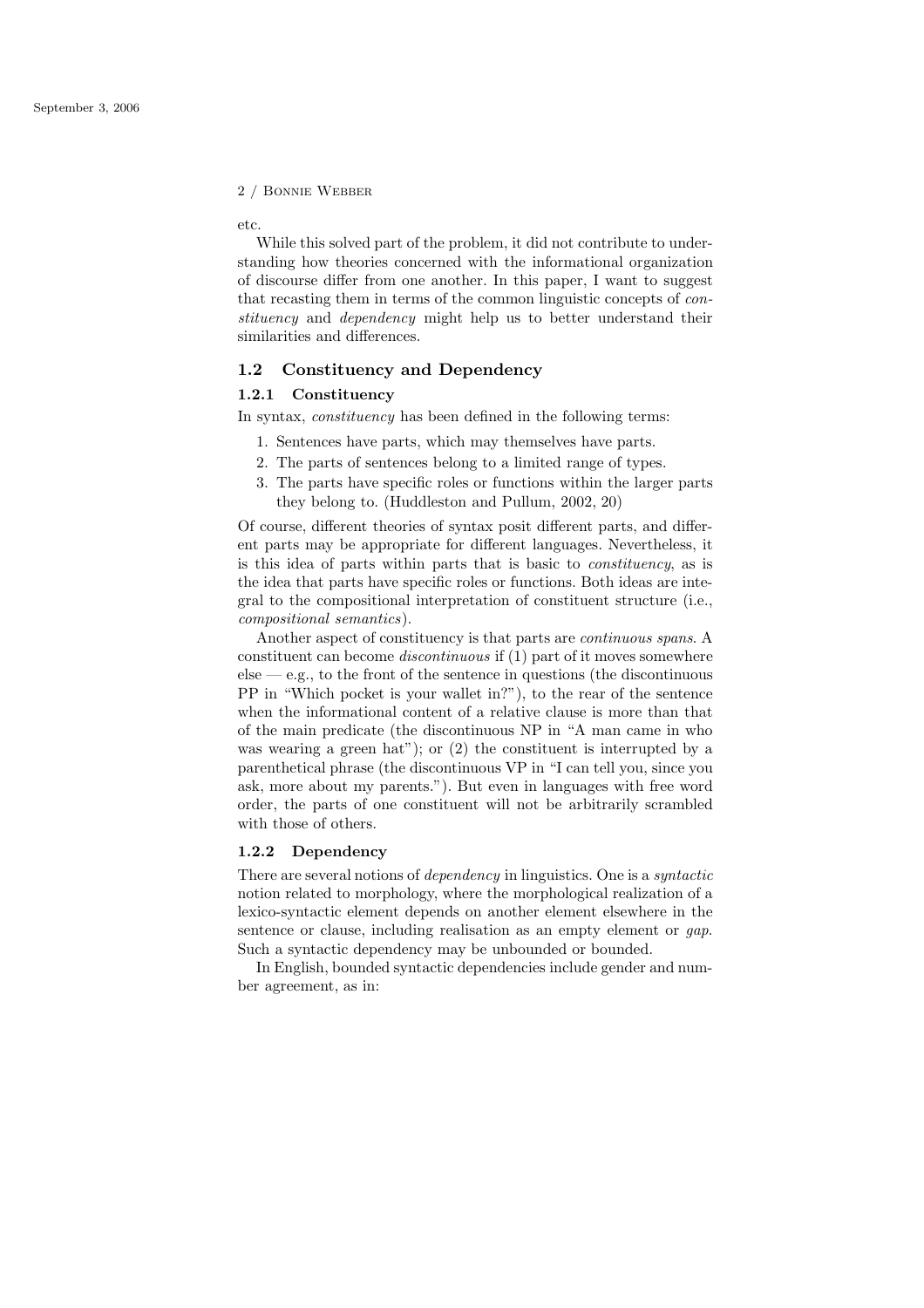- (1) a. These<sub>i</sub> boys<sub>i</sub> shave<sub>(i)</sub> themselves<sub>i</sub>.
	- b. This<sub>i</sub> boy<sub>i</sub> shaves<sub>(i)</sub> himself<sub>i</sub>.

Here, i used to co-index the dependent element (simple subscript) and the element it depends on (parenthesized subscript). The dependency shows itself in the morphological features of the determiner, noun, verb and reflexive pronoun.

Unbounded dependency constructions in English (Huddleston and Pullum, 2002, 1079) contain a gap in a position that syntax requires to be filled, as in

- (2) a. This is [the book]<sub>(i)</sub> which, I think Fred said he wrote  $\mu$ .
	- b. [The other chapters]<sub>(i)</sub> I think Fred said he wrote  $\mathcal{I}_i$  himself.

Here  $_{i}$  indicates the gap in the object position in both (2a) and (2b), with *i* being the index of the element it depends on. *Unbounded* refers to the arbitrary depth to which the clause containing the gap can be embedded. Syntactically, dependency refers to the fact that the relative pronoun in (2a) and the topicalized NP in (2b) require an associated gap. The semantic consequences are that the gap in both examples draws its interpretation from the constituent that it is co-indexed with and that the topicalised NP in (2b) would be taken as being in contrast with something else in the discourse context.

A second notion of dependency between words underlies dependency grammar. Hudson defines this sense of dependency in terms of support: A dependent word is supported by the word it depends on, which allows it to occur in a sentence and also constrains such features as its possible location in a sentence and its possible morphological form.<sup>1</sup> This generalizes the previous notion of dependency, although it is limited to word-to-word relations, rather than relations between lexico-syntactic constituents, including gaps.

While both these notions of dependency are syntactic, they can also have semantic consequences in terms of how a sentence is interpreted. On the other hand, semantic dependency affects only interpretation — and in particular, truth-conditional semantics. Linguistic elements that exert such influence include quantifiers (3a), negation (3b) and adjuncts (3c), and what they can influence includes both reference and truth values.

- (3) a. I need a student to work on every project.
	- b. I do not love you because you have red hair.

 $1$ http://www.phon.ucl.ac.uk/home/dick/enc/syntax.htm#dependency, The Encyclopedia of Dependency Grammar, accessed April 2006.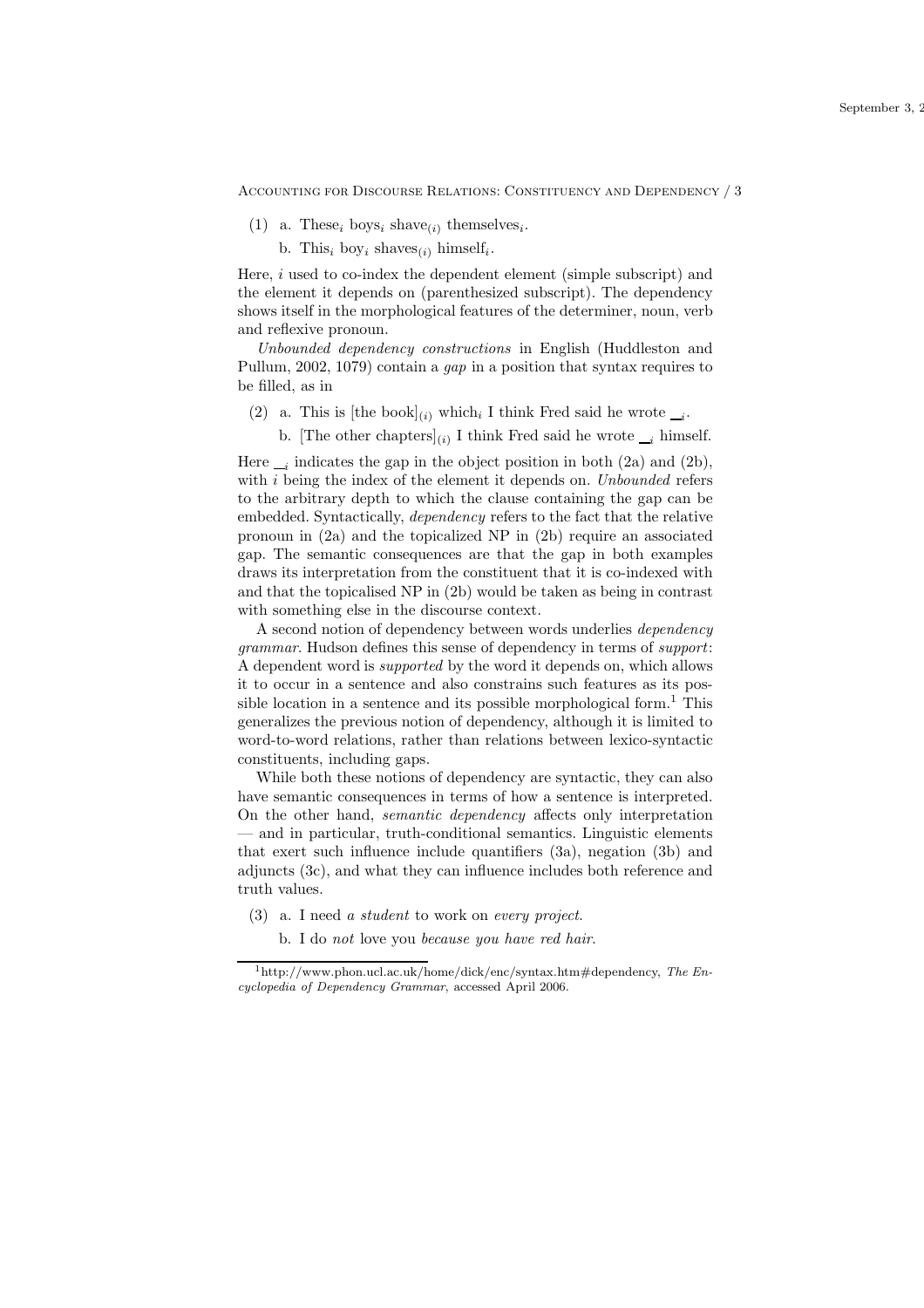- 4 / Bonnie Webber
	- c. A woman has been elected president for the second time. (Huddleston and Pullum, 2002, 719)

Their range of influence is called their *scope*, which will be either *narrow* or wide. For example, if every project is taken to have narrow scope in (3a), the term a student will be interpreted as referring independently of the set of projects being iterated over (meaning that one student is needed for the whole set of projects). With wide scope, a student will be interpreted as dependent on the set, meaning that the student that is needed depends on the project. In (3b), it is a truth value that is affected: if not has narrow scope, it is the proposition headed by love that is negated (ie, because you have red hair is the reason I don't love you), while if it has wide scope, it is the proposition headed by because that is negated (ie, because you have red hair is not the reason that I do love you). Finally, in (3c), if the adjunct for the second time is taken to have narrow scope, the referent of a woman is independent of the election (ie, the same woman has been elected twice), while with wide scope the referent is dependent on it (ie, a possibly different woman has been elected each time). It should be clear that scope does not correlate directly with relative linear order: within a clause, a scopebearing element can appear to the left or right of the elements it has scope over.

The final notion of dependency is anaphoric dependency. Here, all or part of an element's interpretation depends on what is available in the discourse context. For example, the interpretation of  $he$  in  $(4a)$  depends on, and is coreferential with, the man introduced in the previous sentence.<sup>2</sup> In (4b), the interpretation of another man is dependent on the same thing, but only in part: it is a man other than that one. In (4c), the interpretation of one depends on set descriptions available in the context: here, man, while in (4d), the interpretation of the ellipsed VP depends on available predicates. In (4e), the interpretation of the demonstrative pronoun that depends on an abstract object (i.e., a fact, proposition, eventuality, claim, etc. (Asher, 1993, Webber, 1991)) available from the previous discourse — here the action of ordering a single malt. Finally, in (4f), the interpretation of the adverbial instead depends on available predications that admit alternatives — here, refus*ing a drink*, which admits the alternative *accepting one*  $-$  *i.e.*, instead of accepting a drink, she started talking (Webber et al., 2003).

(4) a. A man walked in. He sat down.

 $2$ This notion of *anaphoric dependency* does not cover such intra-clausal coreference as "John shaves his father" and "John shaves himself", which fit better under the notion of (bounded) syntactic dependency.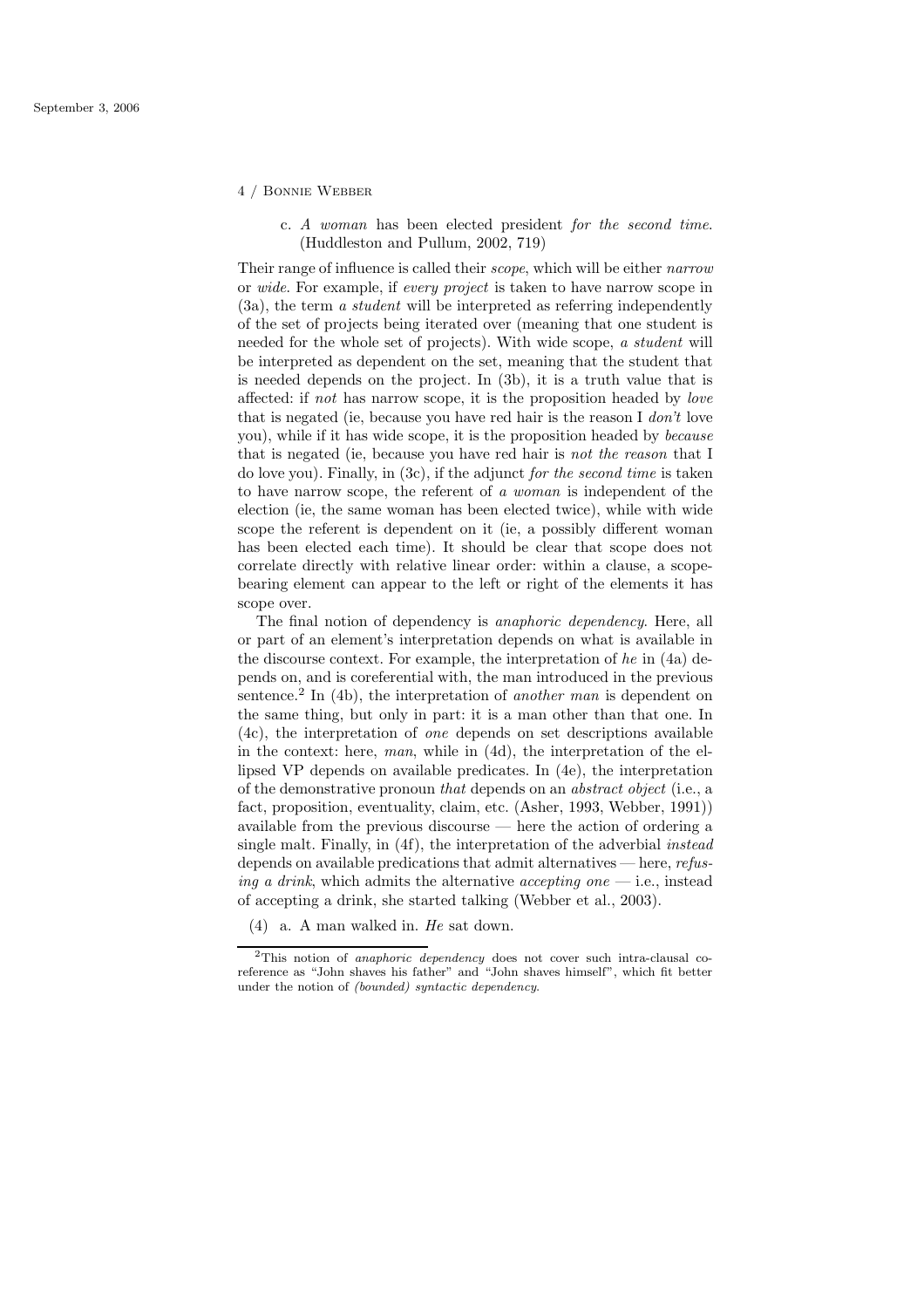- b. A man walked in. Another man called him over.
- c. A tall man walked in, then a short one.
- d. A man walked in and ordered a single malt. Then a woman did.
- e. A man walked in and ordered a single malt. That showed he had good taste.
- f. The woman refused a drink. Instead she started talking.

Only syntactic dependency is part of syntax. Semantic dependency is part of the semantic composition process that operates alongside or on the result of syntactic analysis, while anaphoric dependency is outwith both syntactic analysis and semantic composition (but cf. footnote 2).

Since syntactic dependencies can impact the power of a grammar, one on-going challenge in linguistics has been to understand whether a given phenomenon is a matter of syntactic, semantic or anaphoric dependency. For example, it was once thought that the relation induced by the adverbial respectively was a matter of syntactic dependency between elements, such as in (5a), where the two parts of the conjoined subject are paired in order with the two parts of the conjoined verb phrase  $(VP)$  — ie, John washing and Mary painting, and as in  $(5b)$ , where the three parts of the conjoined subject are so paired with the three parts of the conjoined VP.

- (5) a. I think that John and Mary will respectively wash his car and paint her boat today.
	- b. I think John, Mary and Kim will respectively wash his car, paint her boat, and clean their room today.

If these pairings come from the grammar, it would mean two crossing dependencies (one crossing point) for (5a) and three crossing dependencies (three crossing points) for (5b). More generally, a sentence with N conjoined subjects, N conjoined VPs and respectively, would have N crossing dependencies and  $N^*(N-1)/2$  crossing points. This would require a grammar to have more than context-free power.

Later, however, it was noted that negation removed the need for such pairing:

- (6) a. I think John and Mary will wash his car and paint her boat, but probably not respectively.
	- b. I think John, Mary and Kim will wash his car, paint her boat, and clean their room, but probably not respectively.

This wouldn't happen if the dependency were syntactic or even semantic. Thus, the individual dependencies associated with respectively must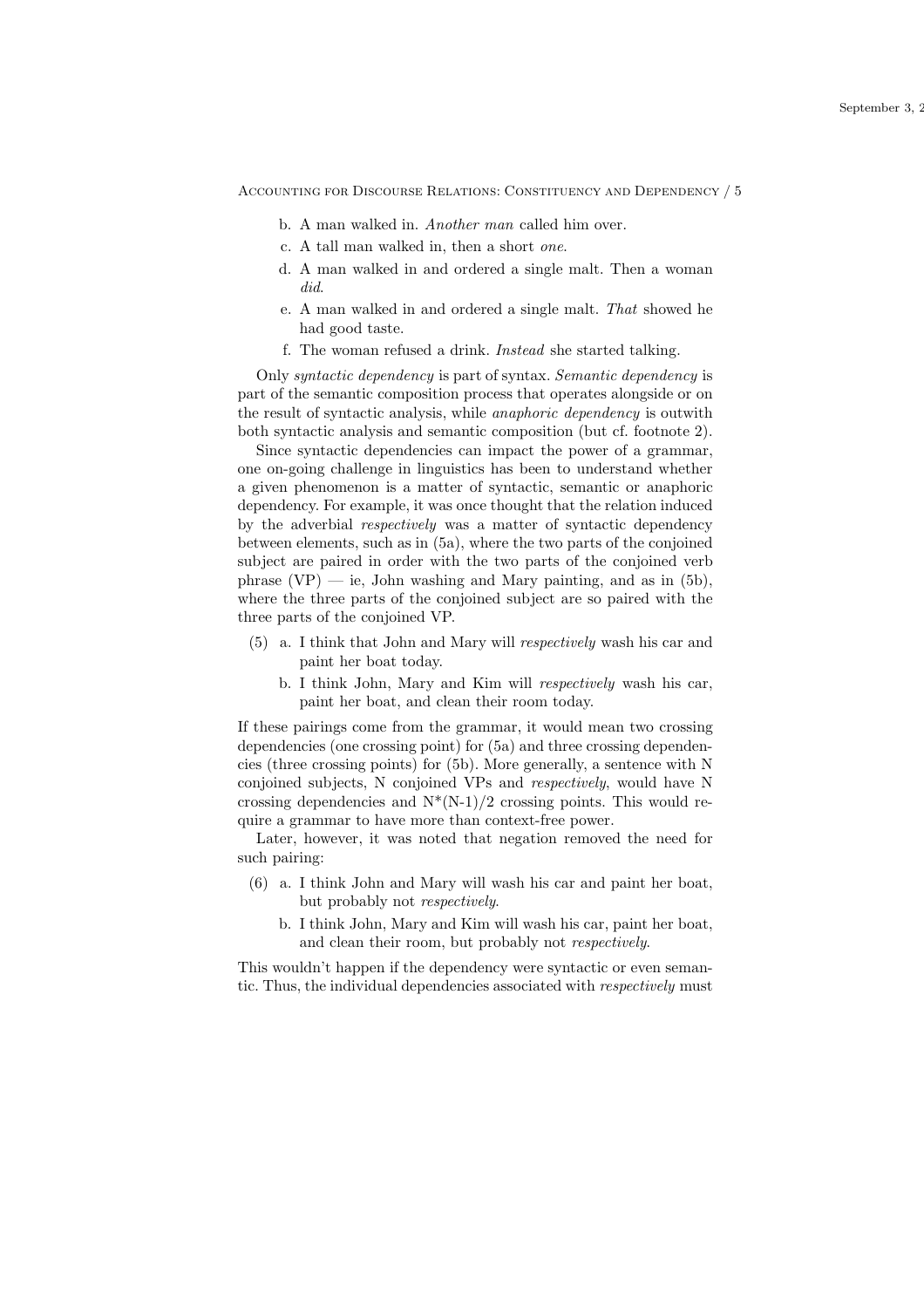be the result of inference based on anaphoric dependency.<sup>3</sup>

In the following sections, I will use these notions of constituency and dependency to characterize the source of discourse relations in several theories of discourse. This will, I hope, illuminate both their similarities and differences. However, I do not have the space here for what would have to be an extended discussion of SDRT (Asher and Lascarides, 2003), given the deep involvement of inference in how it derives discourse relations.

## 1.3 Dependency as a Source of Discourse Relations

The theory of discourse articulated by Halliday and Hasan (1976) is one in which discourse relations can be seen to arise solely from anaphoric dependency. Specifically, Halliday and Hasan (1976) consider cohesion to be what relates parts of a discourse, where cohesion is defined as holding when one part cannot be effectively interpreted except by recourse to the interpretation of another part. Halliday and Hasan posit five types of cohesion, each associated with a particular set of lexical or syntactic elements:

- 1. elements expressing referential identity or dependence, such as pronouns and other forms of anaphora;
- 2. substitution, as with  $one(s)$ , so and do so
- 3. ellipsis, including nominal ellipsis (e.g., "the best hat"  $\rightarrow$  "the best"), verb phrase ellipsis, and clausal ellipsis;
- 4. lexical cohesion, as in the reiteration of the same word, or a synonym or near synonym, or a superordinate term or generic word;
- 5. conjunction, as expressed through coordinating and subordinating clausal conjunctions, adverbials like later on, and prepositional phrases like in that case.

The fifth is the source of discourse relations in Halliday and Hasan (1976) and is, in fact, the sole source. That is, discourse relations arise from identifying what other part of the discourse the interpretation of a conjunctive element depends on. It should be clear that cohesion as a source of discourse relations is essentially *anaphoric dependency*, with three interesting features. First, there is no theoretical constraint on its locality, since any part of a text can theoretically depend on any other part. Secondly, there are no constraints on how many parts of the text a given part may depend on: in the analysis given in Halliday and Hasan (1976, Ch. 8.3), multiple cohesive links between the parts of a sentence

<sup>&</sup>lt;sup>3</sup>The fact that *respectively* can be paraphrased with the demonstrative that  $$ ie, "in that order" — provides additional evidence for this conclusion.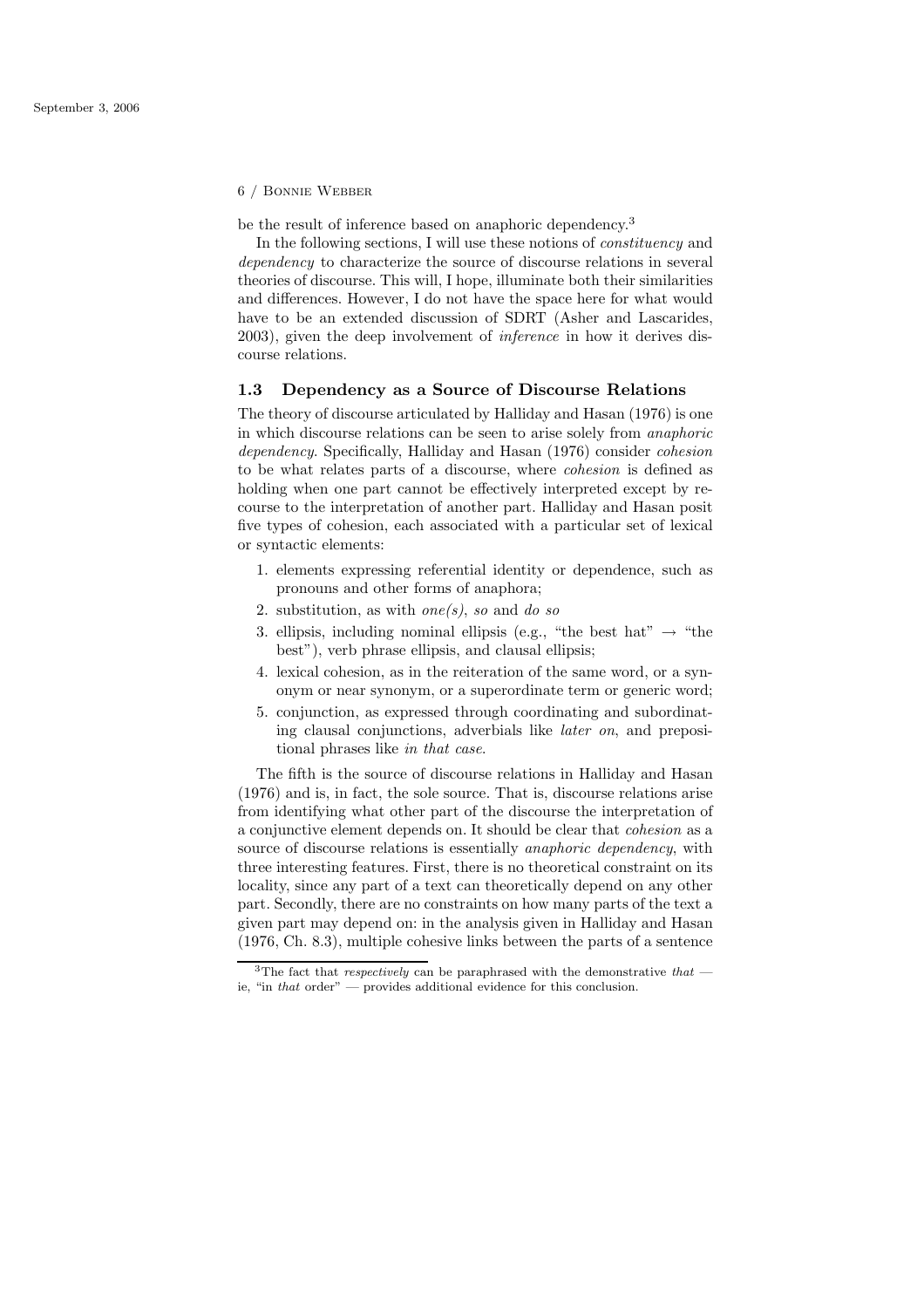(including the sentence as a whole) and the previous discourse are the norm, rather than the exception. Thirdly, there are no constraints on what parts of a discourse can be linked together, so cohesive links are as likely to cross one another as to be embedded.

Note that Halliday and Hasan explicitly reject any notion of structure or constituency in discourse, saying for example:

Whatever relation there is among the parts of a text  $-$  the sentences, the paragraphs, or turns in a dialogue  $-$  it is not the same as structure in the usual sense, the relation which links the parts of a sentence or a clause. (Halliday and Hasan, 1976, 6)

We doubt whether one can demonstrate generalized structural relations into which sentences enter as the realisation of functions in some higher unit as can be done for all units below the sentence. (Halliday and Hasan, 1976, 10)

Between sentences, there are no structural relations. (Halliday and Hasan, 1976, 27)

Thus, only the notion of anaphoric dependency is needed in describing the source of discourse relations in Halliday and Hasan (1976): neither constituency nor scope plays any role.

#### 1.4 Constituency as a Source of Discourse Relations

In contrast with Halliday and Hasan (1976), both Mann and Thompson's Rhetorical Structure Theory (RST) and Polanyi's Linguistic Discourse Model (LDM) take constituency as the sole basis for discourse relations. Both provide an exhaustive top-down context-free constituency analysis of a text, associating with many (LDM) or all (RST) constituents, a formal pragmatic account in terms of discourse relations. Differences between the two lie in what they take to be a constituent and how the associate discourse relations with constituents.

## 1.4.1 Rhetorical Structure Theory

In RST (Mann and Thompson, 1988), the constituency structure of a discourse consists of instantiated schemas which specify discourse relations (called here rhetorical relations) between adjacent spans, which may be clauses or the projection of instantiated schemas. The set of schemas essentially defines a context-free (CF) grammar on a single non-terminal, which we can call D. RST has five kinds of schemas, which differ with respect to how they re-write  $D$  in terms of (i) rhetorical relations that hold between right-hand side (RHS) sisters; (ii) whether or not the RHS has a head (called in RST, a *nucleus*); and (iii) whether there are two, three, or arbitrarily many sisters (the latter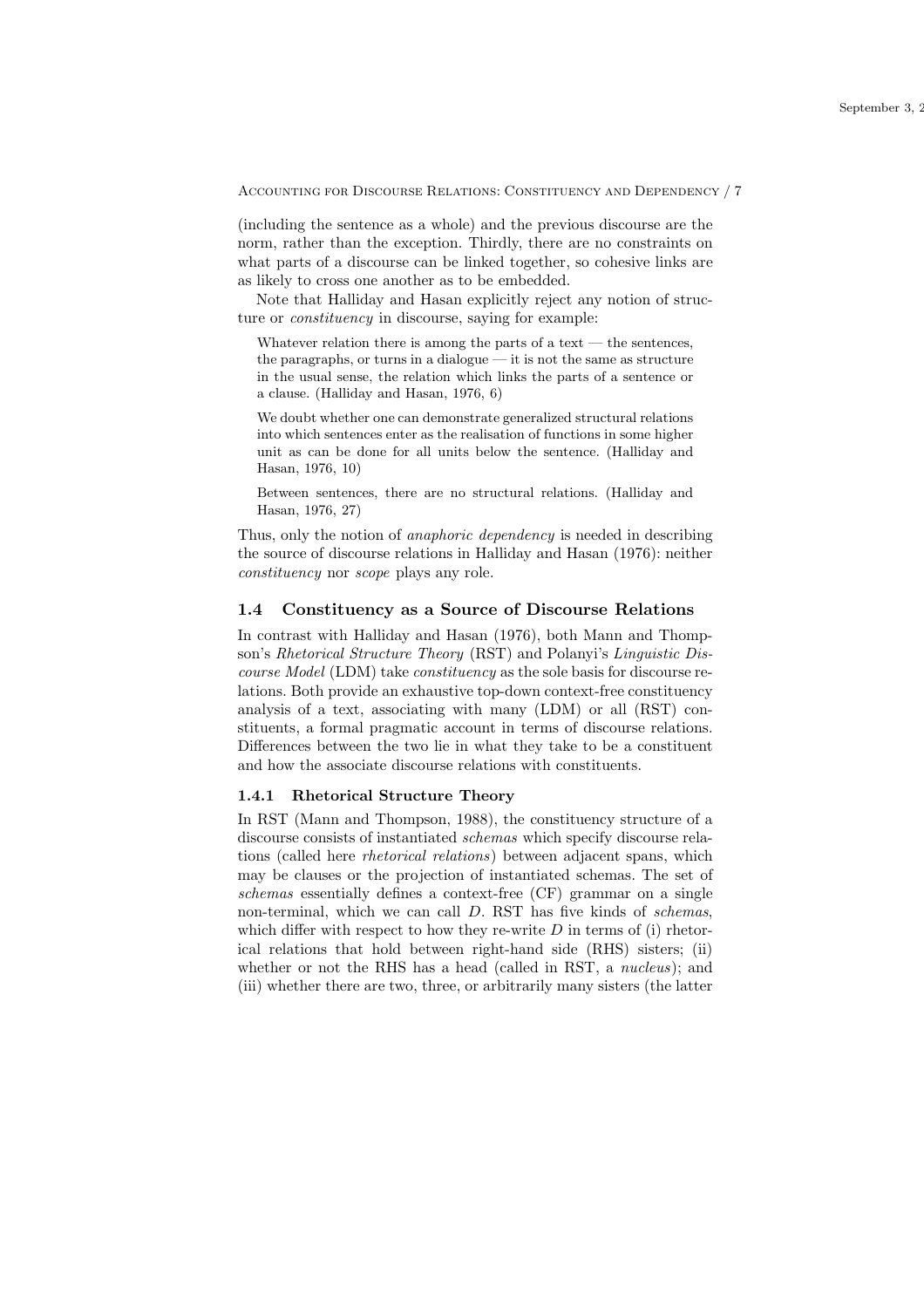like Kleene plus).

The first is a headed binary-branching schema in which a specific rhetorical relation such as CIRCUMSTANCE or EVIDENCE holds between the head daughter and its sister (called a satellite). As the order of the daughters doesn't matter, such a schema actually stands for two standard CF rules. This type of schema is illustrated in Figures  $1(a)$ and 2(a), where the former follows the conventions used in Mann and Thompson (1988), and the latter follows more standard tree-drawing conventions. RST also allows for an N-ary version of this schema, which retains a single head daughter, but with multiple sisters, all of which bear the same rhetorical relation with the head.

The second is a headed binary-branching schema in which the rhetorical relation CONTRAST holds between two daughters of equal headedness. This schema is illustrated in Figures 1(b) and 2(b), where again, the former follows the graphic conventions used in Mann and Thompson (1988), and the latter follows more standard tree-drawing conventions.

The third is an N-ary branching schema called JOINT, in which no rhetorical relation is taken to hold between sisters that nevertheless belong together in some way, and all sisters are equal in headedness.

The fourth is a ternary-branching schema in which the head has a motivation relation to one sister and a enablement relation to the other. As in the first type of schema, the order of the daughters doesn't matter, so that this schema actually stands for six standard CF rules, each corresponding to a different order of the three sisters. This schema is illustrated in Figures  $1(d)$  and  $2(d)$ .

The final type of schema is a multi-headed N-ary branching rule in which each sister except the first is related to its left-adjacent sister by a sequence relation. This is illustrated in Figures  $1(e)$  and  $2(e)$ . Since one's choice of schema commits one to a particular discourse relation (or none) holding between sisters, there is no way to say that two adjacent spans in a discourse are related, without saying what the relation is. This is one way that RST differs from the Linguistic Data Model, to be discussed next.

An RST analysis of a discourse is a tree whose root non-terminal covers the entire string span and where adjacent non-terminals in any cut across the tree cover adjacent string spans. A possible RST analysis of the short discourse in Example 7 is shown in Figure 3, with Figure (3a) following RST conventions and Figure (3b) following more standard tree-drawing conventions.

- (7) a. You should come visit.
	- b. Edinburgh is lovely in early fall
	- c. and there are no rabbits around.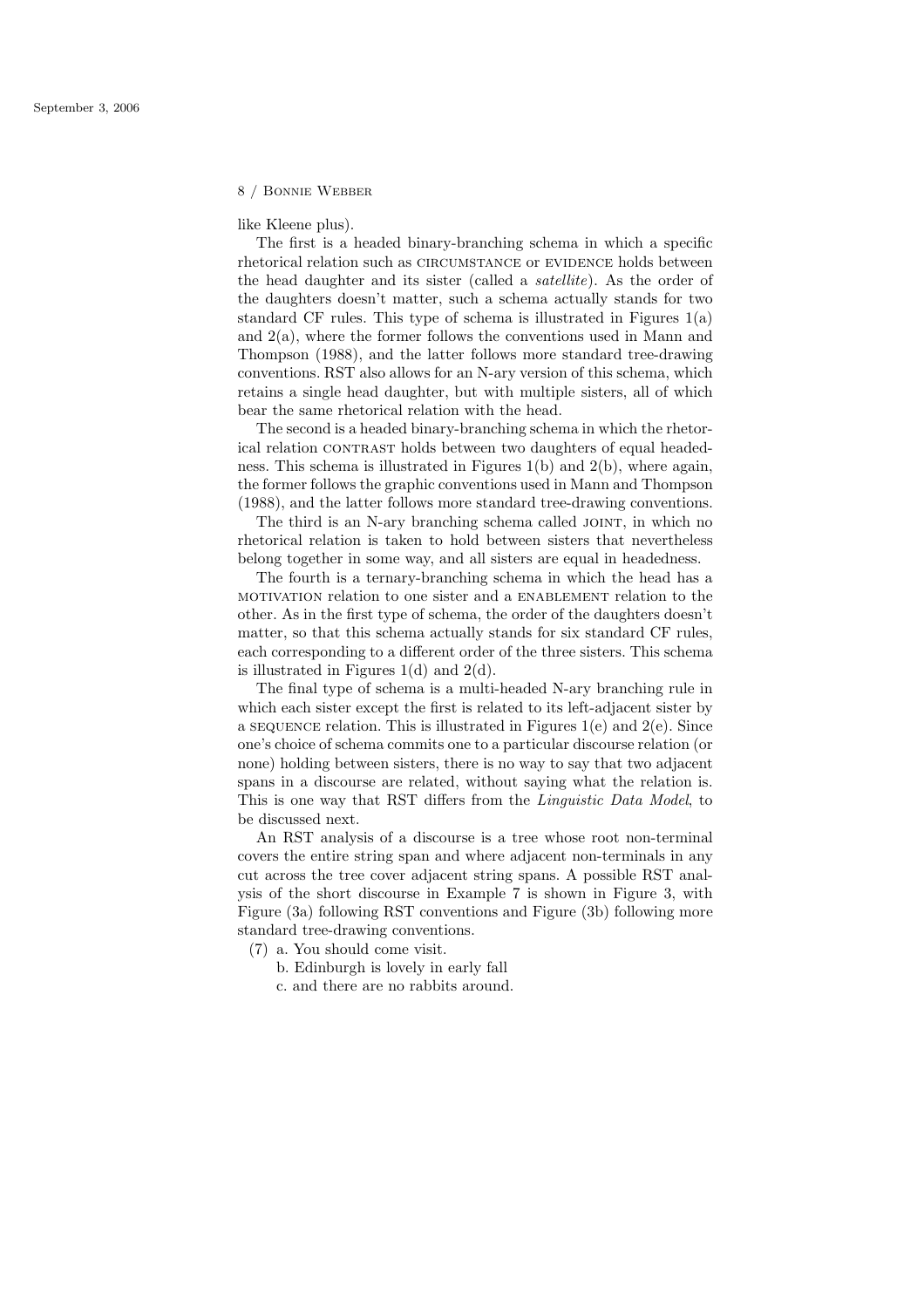

FIGURE 1 RST schema types in RST notation



FIGURE 2 RST schema types in standard tree notation



FIGURE 3 RST analysis of Example 7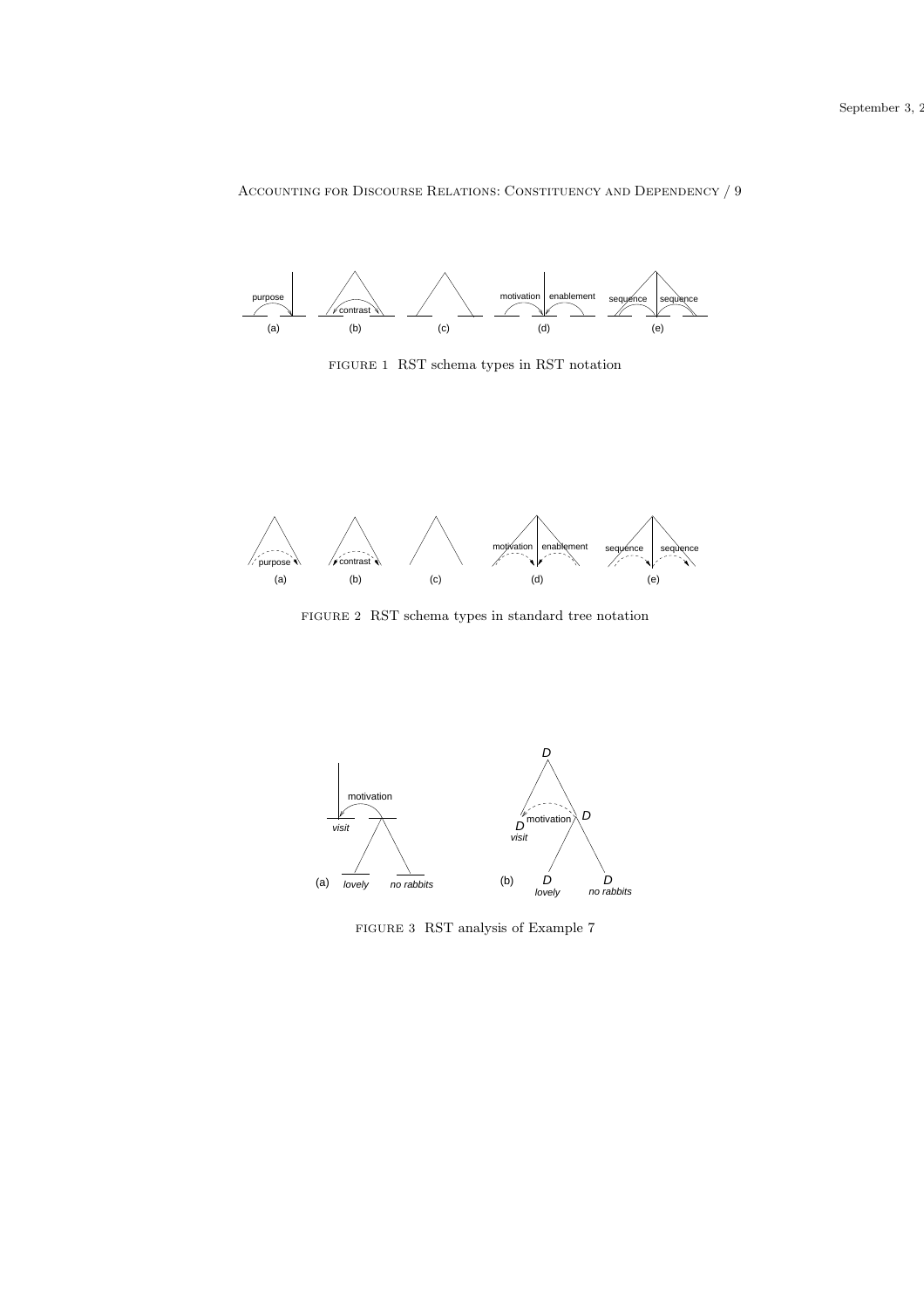Much of Mann and Thompson (1988) is concerned with delineating the conditions under which it is appropriate for someone analysing a discourse to assert that a particular relation holds between adjacent spans, which then determines what schema applies. Such conditions can be placed on (1) the informational content of the spans themselves, (2) the speaker's perceived intent with respect to each span and its role with respect to its sister(s), and (3) the intended effect of the span. RST requires an analyst to produce a single RST analysis of a discourse, so judgments must be made in cases of perceived ambiguity and in cases where more than one rhetorical relation can simultaneously be taken to hold between sisters.

What RST does not do is place conditions on anything elsewhere in the discourse. Thus it views discourse relations solely in terms of context-free constituency. They can hold only between sisters on the RHS of some schema, although those sisters may correspond to either terminal nodes or the non-terminal nodes of instantiated RST schema. (This latter point will become relevant in comparing RST and the GraphBank approach presented in Section 1.5.2.)

## 1.4.2 Linguistic Discourse Model (LDM)

The Linguistic Discourse Model (Polanyi, 1988, Polanyi and van den Berg, 1996, Polanyi et al., 2004) is a theory of discourse and discourse parsing that resembles RST in constructing an explicit tree-structured representation of discourse constituents, but differs in separating discourse structure from discourse interpretation. It does this by having three (and only three) context-free re-write rules, each associated with a rule for semantic composition:

- 1. an N-ary branching rule for discourse coordination, in which all the RHS sisters bear the same relationship to their common parent (used for elements of lists and narratives). Here there is no specific relation between sisters. The interpretation of the parent node is the information common to all its daughters.
- 2. a binary branching rule for discourse subordination, in which one sister (considered subordinate) elaborates an entity or situation described in the other (considered *dominant*). Here, ELABORAtion is the discourse relation between the sisters, and the interpretation of the parent node is the interpretation of the dominant daughter.
- 3. an N-ary branching rule in which the RHS sisters are related by a logical or rhetorical relation, or by a genre-based or interactional convention. Here, the interpretation of the parent node derives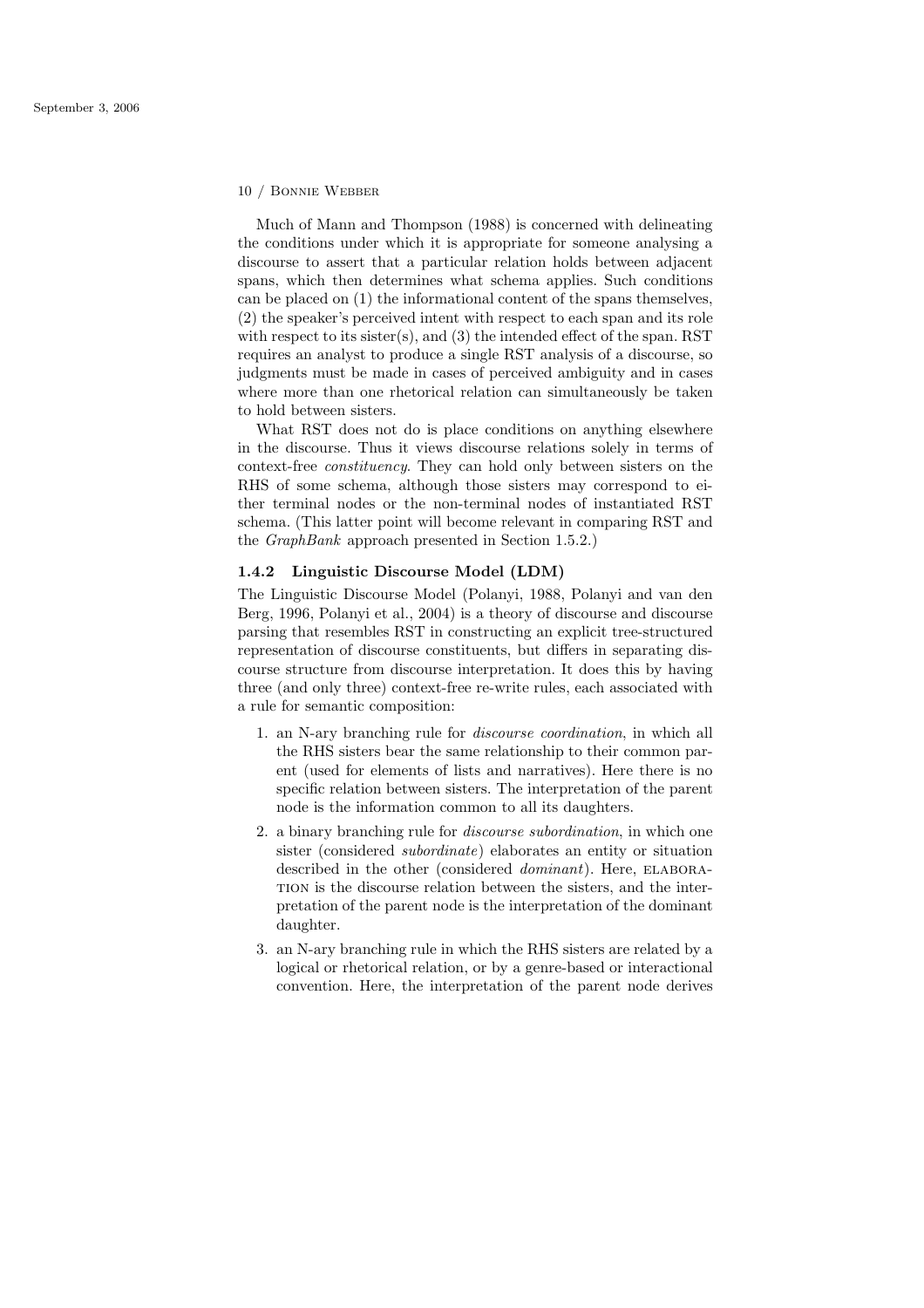from the interpretation of each daughter and from the relationship between them. Evidence for that relationship can come from lexical and/or syntactic information. It appears that this rule could apply without the particular relationship being fully specified, awaiting further specification later on. Such a move would not be possible in RST.

Recent work on the LDM has been concerned with the issue of automatically parsing discourse efficiently, with respect to the model. But the issue of concern here — whether the source of discourse relations in the LDM is *constituency* or *dependency* — comes down firmly for the former.

## 1.5 Mixed Approaches to Discourse Relations

In contrast with the theories presented earlier, both D-LTAG (Webber et al., 2003) and the theory underlying GraphBank (Wolf and Gibson, 2005) exploit both constituency and anaphoric dependency in their accounts of discourse relations, but in very different ways.

## 1.5.1 A Lexicalized TAG for Discourse (D-LTAG)

D-LTAG is a lexicalized approach to discourse relations (Webber et al., 2001, Forbes et al., 2003, Webber et al., 2003, Webber, 2004, Forbes-Riley et al., 2006). Lexicalization means that D-LTAG provides an account of how lexical elements (including some phrases) anchor discourse relations and how other parts of the text provide arguments for those relations.

D-LTAG arose from a belief that the mechanisms for conveying discourse relations were unlikely to be entirely different from those for conveying relations within the clause. Because the latter can be anchored on lexical items, D-LTAG was developed as a lexicalized grammar for discourse — in particular, a lexicalized Tree Adjoining Grammar (Schabes, 1990). A lexicalized TAG (LTAG) differs from a basic TAG in taking each lexical entry to be associated with the set of tree structures that specify its local syntactic configurations. These structures can be combined via either substitution or TAG's adjoining operation, in order to produce a complete sentential analysis. In D-LTAG, elementary trees are anchored (by and large) by discourse connectives (representing predicates), whose substitution sites (arguments) can be filled by clauses or other trees.

Elementary trees anchored by a structural connective (ie, a coordinating or subordinating conjunction, a subordinator such as in order to, so that, etc.), or what we call an empty connective are used to build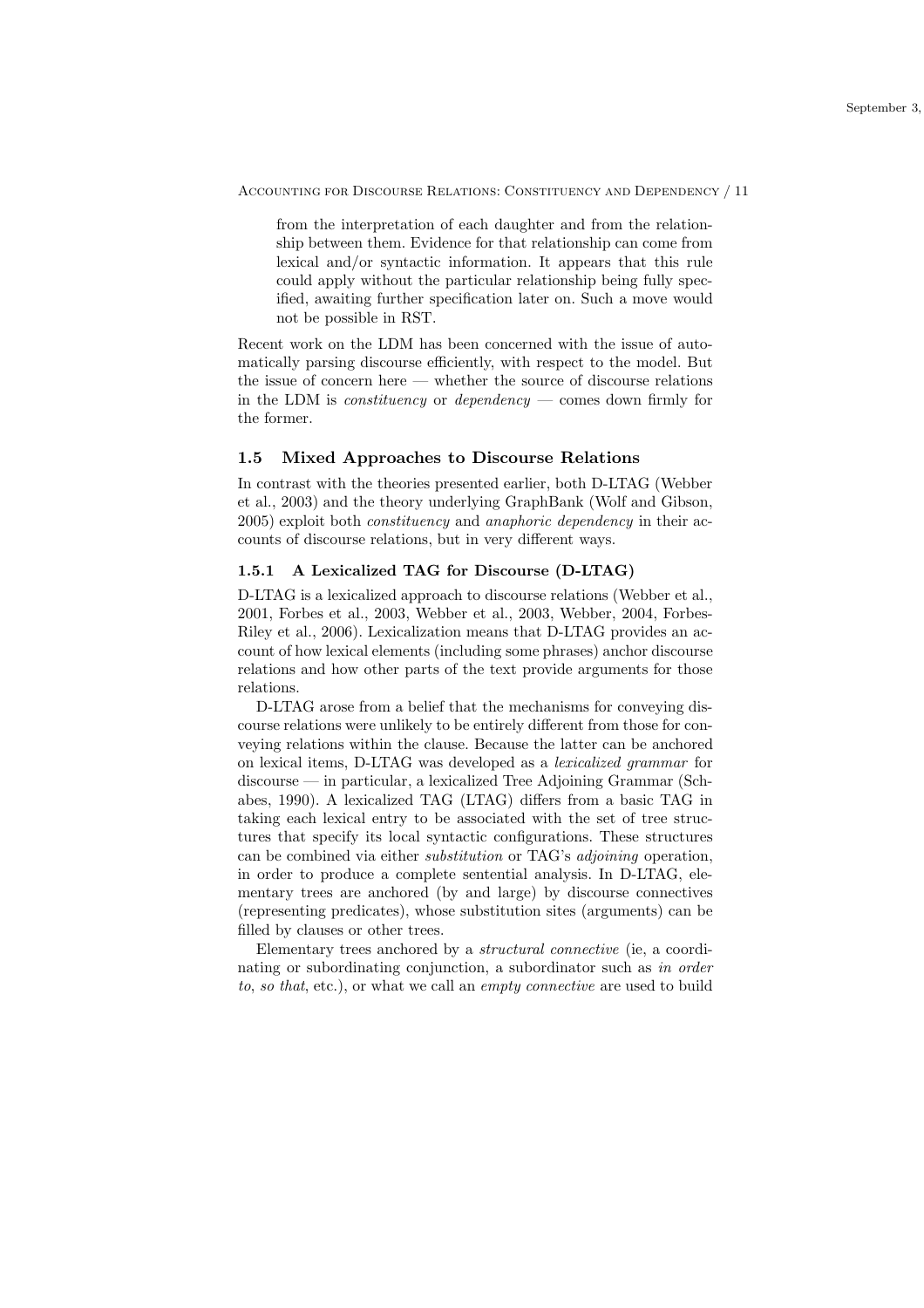constituent structure. The compositional interpretation of this structure is in terms of discourse relations between arguments (Forbes-Riley et al., 2006). Discourse adverbials, on the other hand, exploit anaphoric dependency to convey a discourse relation between the *abstract* object (AO) interpretation of its matrix clause and the AO interpretation of a previous clause, sequence of clauses, or nominalization in the discourse. That discourse adverbials such as instead, afterwards, as a result, etc. differ from structural connectives in terms of the distribution of their arguments is demonstrated on theoretical grounds in Webber et al. (2003) and on empirical grounds in Creswell et al. (2002). An explanation for the anaphoric character of discourse adverbials is given in Forbes (2003) and Forbes-Riley et al. (2006).

Both constituency and dependency can be seen in the D-LTAG analysis of Example 8:

(8) John loves Barolo.

So he ordered three cases of the '97.

But he had to cancel the order

because he then discovered he was broke.

The analysis is shown in Figure 4. It involves a set of elementary trees for the connectives (so, but, because, then) and a set of leaves  $(T1$ - $T<sub>4</sub>$ ) corresponding to the four clauses in Example 8, minus the connectives. Through the operations of *substitution* (solid lines) and *adjoining* (dashed lines) recorded in the derivation tree (here shown to the right of the arrow), a derived tree is produced (here shown at the head of the arrow). More detail on both the representation of connectives and D-LTAG derivations is given in Webber et al. (2003). A preliminary parser for D-LTAG is described in Forbes et al. (2003).

Compositional interpretation of the derivation tree produces the discourse relations associated with because, so and but, while anaphor resolution produces the other argument to the discourse relation associated with *then* (ie, the ordering event), just as it would if *then* were paraphrased as *soon after that*, with the pronoun *that* resolved anaphorically. Details on D-LTAG's syntactic-semantic interface are given in Forbes-Riley et al. (2006), along with a detailed discussion of discourse adverbials and the various sources of their anaphoric links with the previous discourse. Empirical data on the predicate-argument structure of discourse connectives are now available in Release 1.0 of the annotated Penn Discourse TreeBank<sup>4</sup> (Dinesh et al., 2005, Miltsakaki et al., 2004a,b, Prasad et al., 2004, Webber, 2005). An early effort to use data in the PDTB to develop a procedure for resolving the

<sup>4</sup>http://www.seas.upenn.edu/˜pdtb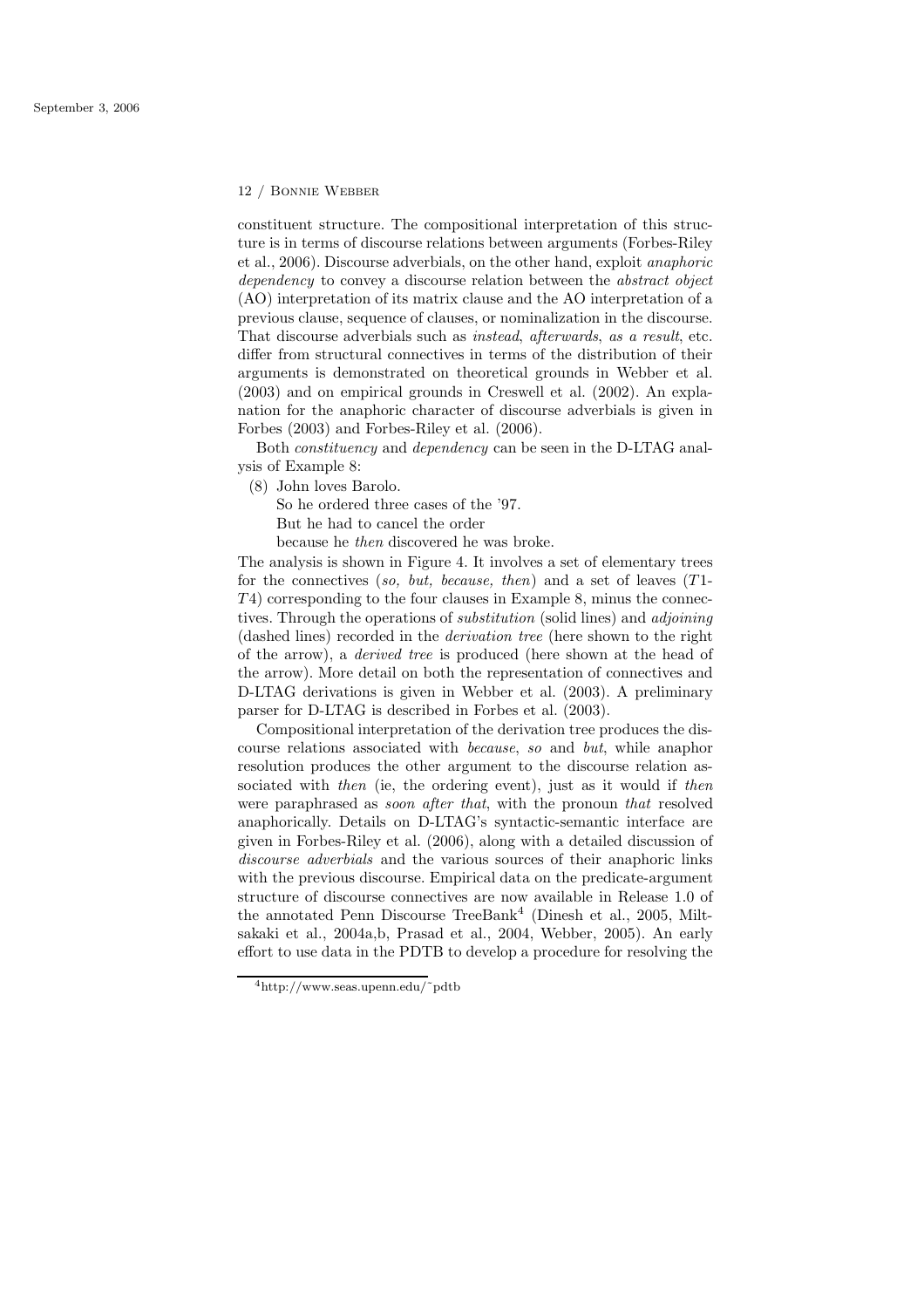

FIGURE 4 Derivation of Example 8



FIGURE 5 Simple multi-parent structure

anaphoric argument of the discourse adverbial instead is described in Miltsakaki et al. (2003), and the effect of Information Structure on the preferred argument of the discourse adverbial otherwise is described in Kruijff-Korbayová and Webber (2001).

One final note: although D-LTAG produces only trees, it is acknowledged in Webber et al.  $(2003)$  — as noted earlier by Bateman  $(1999)$ and Gardent (1997) — that a discourse unit must be allowed to participate in one constituent structure with left-adjacent material and another with right-adjacent material, as in Figure 5. While RST handles this as a special schema (cf. Figures  $1(d)$  and  $2(d)$ ), D-LTAG would have to incorporate such structures in a more general way.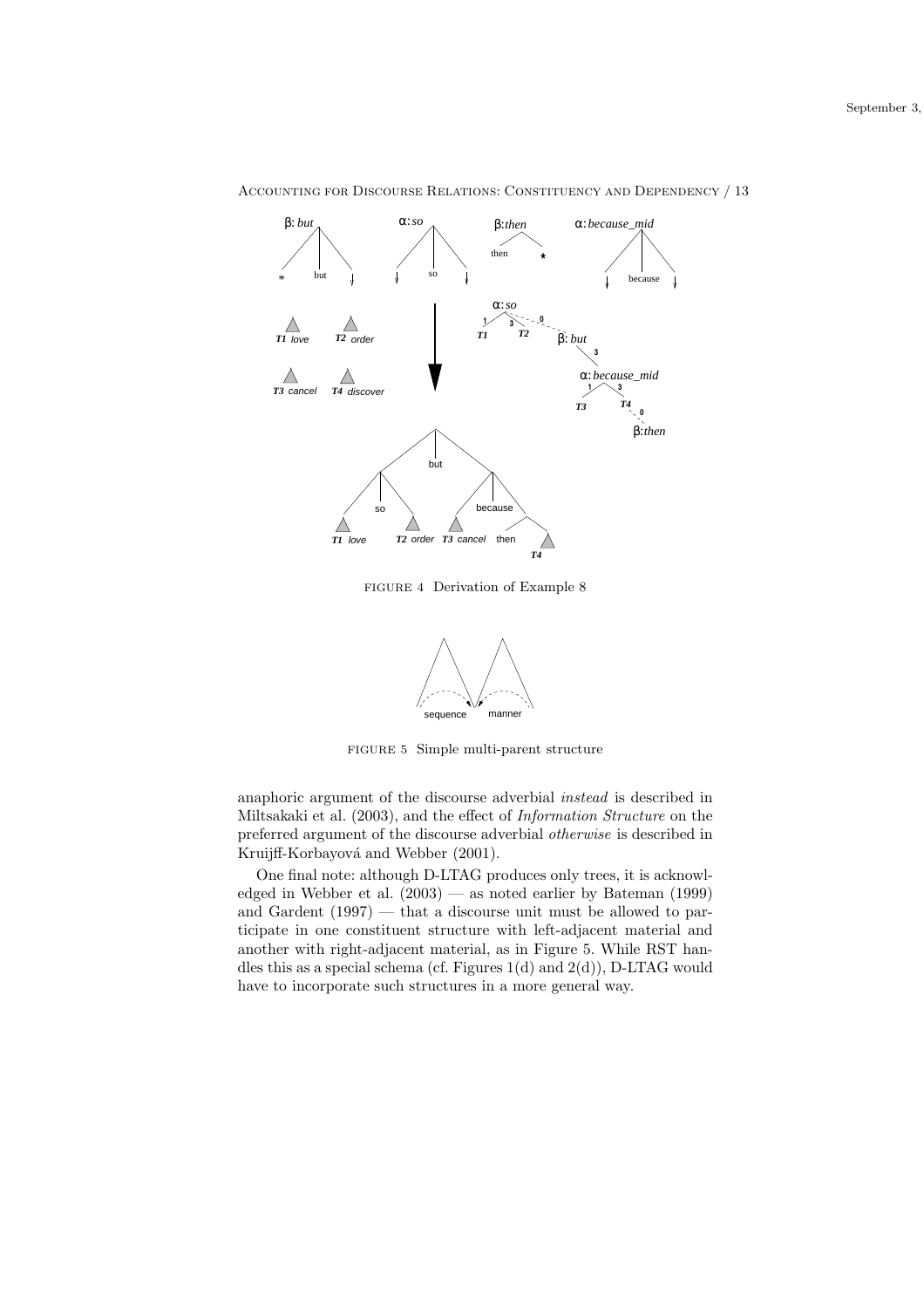## 1.5.2 Wolf and Gibson (2005)

Wolf and Gibson (2005) present a view of discourse related to RST (Section 1.4.1), but different in one important way: Rather than analyzing a text as a recursive structure of discourse spans with discourse relations holding between sisters, Wolf and Gibson (2005) claim that discourse structure should be seen as a relatively shallow graph of discourse segments linked to one or more previous adjacent or non-adjacent segments (or segment groupings, see below) via discourse relations (here called coherence relations).

More specifically, Wolf and Gibson (2005) assume two types of basic discourse segments: clauses and attributions. The latter are related to what Huddleston and Pullum (2002) call reporting frames (e.g., "John asserted that  $\dots$ "). Clause fragments are also treated as discourse segments if they result from the interruption of a clause by a discourse segment such as the reporting frame in (9).

(9) The economy,

according to some analysts,

is expected to improve by early next year. (Wolf and Gibson, 2005, 255, Ex. 17).

In this case, the non-adjacent clausal fragments are linked into a discourse segment through a coherence relation called same. (same is never used inter-sententially though to form a segment from two nonadjacent segments.)

While Wolf and Gibson make use of eleven broad classes of binary relations in their analysis, including SAME, CONDITION, ATTRIbution, cause-effect, contrast, elaboration, and generalization, they do not require a relation to hold between the entire content of the segments so linked together. For example, in (10)

- (10) a. Difficulties have arisen in enacting the accord for the independence of Namibia
	- b. for which SWAPO has fought for many years. (Wolf and Gibson, 2005, Ex. 18)

an ELABORATION relation is taken to hold between the non-restrictive relative clause that constitutes (10b) and the matrix clause (10a), even though (10b) only elaborates an NP within  $(10a)$  — ie, "the independence of Namibia". This is significant because it means that the NP does not have to be analysed as a separate discourse segment, as would then the remainder of the matrix clause.

The only hierarchical structuring in Wolf and Gibson's approach comes from grouping a sequence of adjacent discourse segments to serve as one argument to a coherence relation whose other argument is a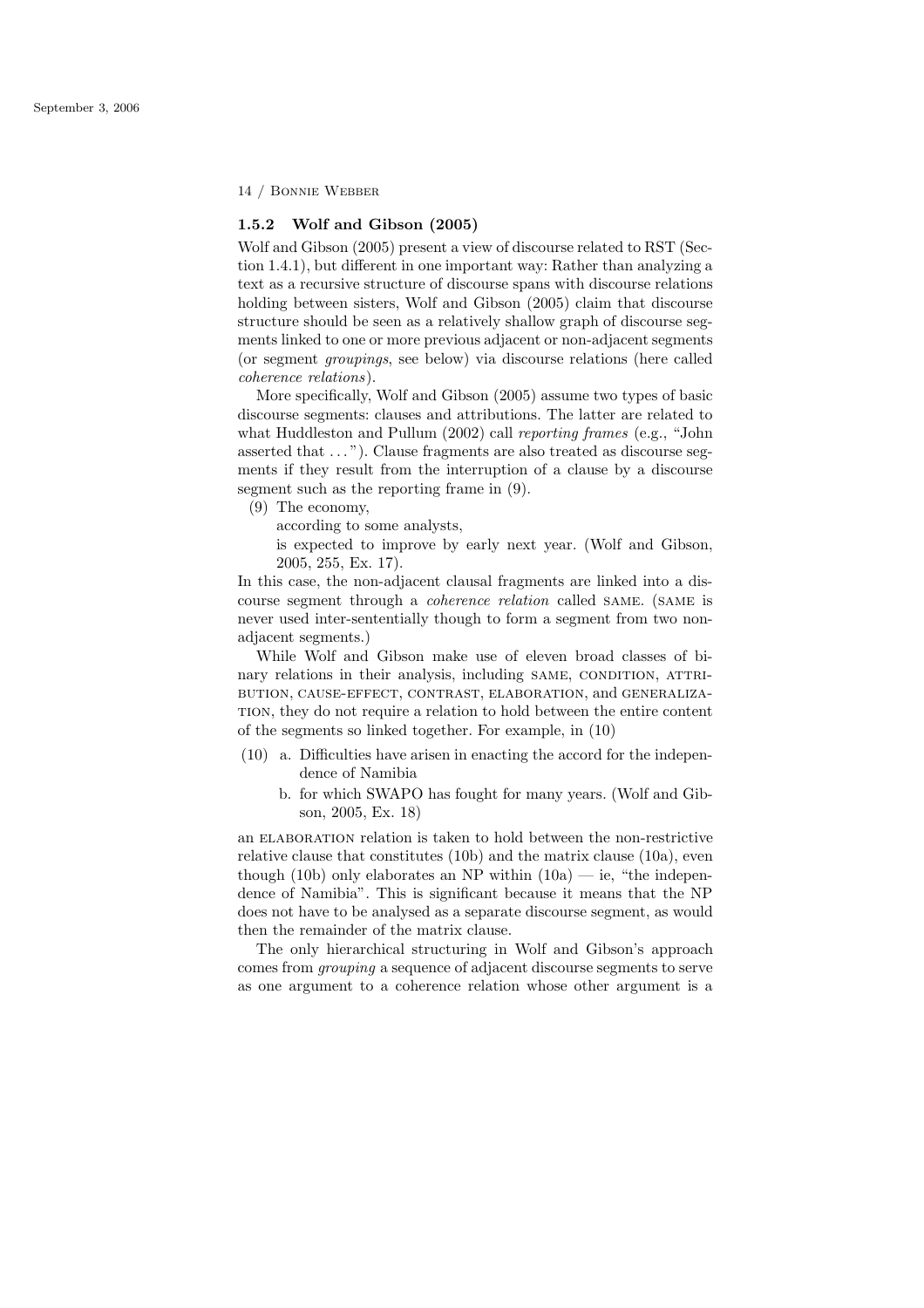previous discourse segment or grouping. The basis for a grouping is common attribution or common topic.<sup>5</sup> Within a grouping, a coherence relation can hold between segments and the same is true between a within-grouping segment and one outside the grouping. Because a grouping of segments on a common topic might itself contain groupings on common sub-topics, it appears that groupings could determine a partial hierarchical structure for parts of a text, and that grouping is a matter of constituency. But this is the only hierarchical structure in Wolf and Gibson's approach: unlike RST (Section 1.4.1) and the LDM (Section 1.4.2), the existence of a coherence relation between two segments does not produce a new segment that can serve as argument to another coherence relation.

Procedurally, a text is analyzed in a sequence of left-to-right passes. First, the text is segmented in a left-to-right pass, then groupings are generated, and finally, the possibility of a coherence relation is assessed between each segment or grouping and each discourse segment or grouping to its left. This produces a rather flat discourse structure, with frequent crossing arcs and nodes with multiple parents that Wolf and Gibson argue should be represented as a *chain graph*  $-$  that is, a graph with both directed and undirected edges, whose nodes can be partitioned into subsets within which all edges are undirected and between which, edges are directed but with no directed cycles.<sup>6</sup> This is illustrated in the discourse structure ascribed to Example 11, shown in Figure 6.

(11) 1. "The administration should now state

2. that

3. if the February election is voided by the Sandinistas

4. they should call for military aid,"

5. said former Assistant Secretary of State Elliot Abrams.

6. "In these circumstances, I think they'd win." (Wolf and Gibson, 2005, Ex. 26)

Figure 6 contains two *groupings* — one from segments 3 and 4, the other from segments 1 and 2 and the first grouping, while among the coherence relations are ones that hold within a grouping (COND) and between a segment and a grouping (ATTRIBUTION). The approach has been used to analyze a corpus of 135 news articles called the Discourse GraphBank, available from the LDC catalogue as LDC2005T08.

Wolf and Gibson's claim that discourse structure is best modelled as

 $5D$ ocumentation for the *Discourse Graphbank* (Wolf et al., 2003) states that a grouping should only be assumed if otherwise truth conditions are changed.

 $6A$  *Directed Acyclic Graph* (DAG) is a special case of a chain graph, in which each subset contains only a single node.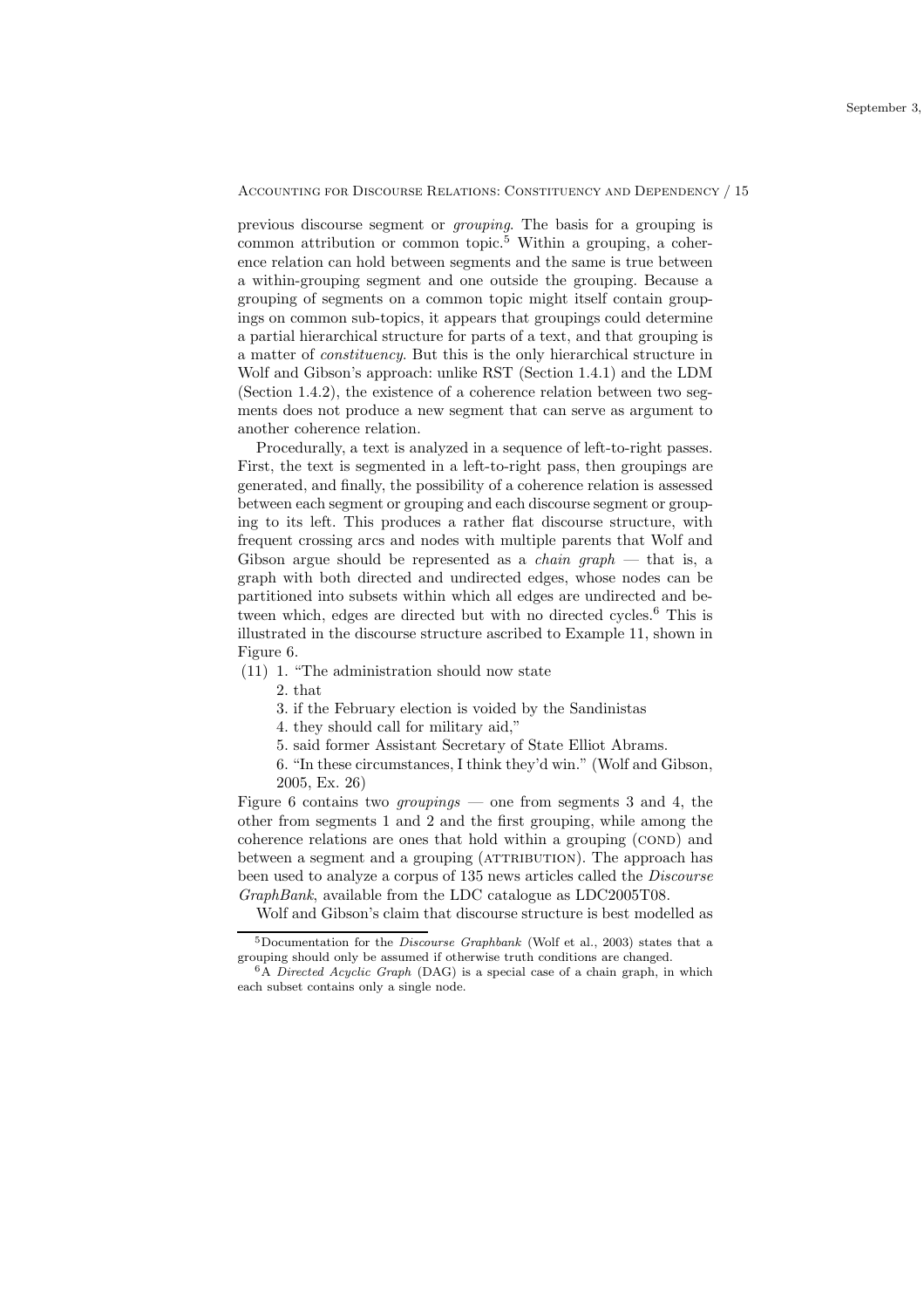

FIGURE 6 Coherence graph for Example 11

a chain graph, rather than a tree, shows that they associate discourse relations with *constituency* structure alone. However, two things suggest that anaphoric dependency plays a significant role. The first is the extent to which the discourse relation ELABORATION underpins their discourse structure, coupled with arguments by Knott et al. (2001) that OBJECT-ATTRIBUTE ELABORATION is actually a matter of *anaphora*  $$ that is, anaphoric dependency. The second parallels the argument in Section 1.2.2 that pairings in the respectively construction arise from anaphoric dependency rather than constituency.

elaboration is the most common discourse relation in Wolf and Gibson's Discourse GraphBank, comprising 43.6% of the total. Many instances of ELABORATION are claimed to hold between non-adjacent discourse segments, such as between (12.4) and (12.2).

- (12) 1. Susan wanted to buy some tomatoes
	- 2. and she also tried to find some basil
	- 3. because her recipe asked for these ingredients.
	- 4. The basil would probably be quite expensive this time of year. (Wolf and Gibson, 2005, Ex. 21)

Example (12) exemplifies OBJECT-ATTRIBUTE ELABORATION, which Mann and Thompson (1988) take as holding when one segment presents an object, and the related segment subsequently presents an attribute of that object. But as in Knott et al. (2001), the claim for that relation holding relies on the fact that the basil in  $(12.4)$  is anaphorically related to some basil in  $(12.2).<sup>7</sup>$ 

<sup>&</sup>lt;sup>7</sup>The *Discourse GraphBank* also has cases of elaboration holding between adjacent segments. But many of these involve syntactic constructions such as a relative clause (as in  $(10)$  above), an appositive (as in the relation between 1a and 1b in (13) below), or an adjunct (as in the relation between grouping (2–3) and grouping (1a–1b) in the same example).

<sup>(13) 1.</sup>  $_{1a}$ [Mr. Baker's assistant for inter-American affairs,]  $_{1b}$ [Bernard Aronson,] 2. while maintaining

<sup>3.</sup> that the Sandinistas had also broken the cease-fire,

<sup>4.</sup> acknowledged:

<sup>5. &</sup>quot;It's never very clear who starts what." (Wolf and Gibson, 2005, Ex. 23)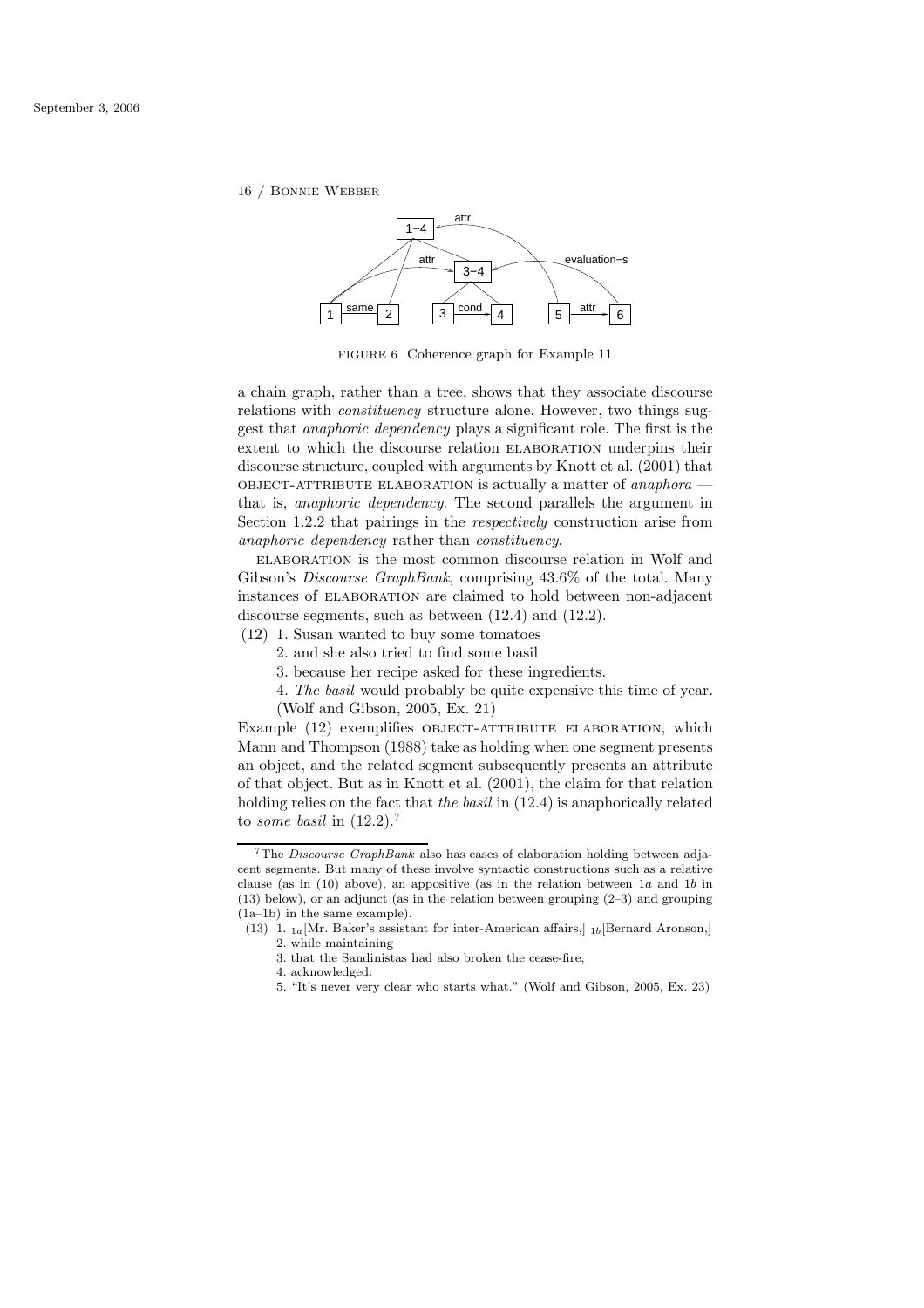Knott et al. (2001) came to their view of OBJECT-ATTRIBUTE ELABoration as anaphoric dependency in trying to automatically generate passages of text similar to that found in actual museum guidebooks. They first analysed such passages in terms of RST, adhering to RST's assumption that the spans linked by a relation must either be adjacent or if not adjacent, that any intervening spans must also be linked to the initial span by the same relation (cf. Section 1.4.1). But they found that in passages such as (14), they had to analyse non-adjacent segments as standing in an ELABORATION relation, here  $(14.4)$  elaborating  $(14.2)$ .

- (14) (1) In the women's quarters the business of running the household took place. (2) Much of the furniture was made up of chests arranged vertically in matching pairs  $(\ldots)$ . (3) Female guests were entertained in these rooms, which often had beautifully crafted wooden toilet boxes with fold-away mirrors and sewing boxes, and folding screens, painted with birds and flowers.
	- (4) Chests were used for the storage of clothes . . . .

This, however, violated RST's adjacency assumption. In analysing all the cases where they saw ELABORATION relations holding between nonadjacent segments, they noticed that in each case, the elaborating segment re-introduced and described an entity that had been mentioned earlier in the discourse.<sup>8</sup> Subsequent segments then continued that description until another previously mentioned entity was re-introduced and elaborated.

To explain this, Knott et al. (2001) assumed that discourse was locally structured as an *entity chain*  $-$  ie,

a sequence of Rhetorical Structure (RS) trees, each constructed just as in RST, but minus the elaboration relation. These trees can either be simple trees consisting of just one text span, or more complex trees with several layers of hierarchy. In each case, we can define the top nucleus of the tree to be the leaf-level text span which is reached by following the chain of nuclei from its root. A legal entity chain whose focus is entity  $E$  is one where the top nucleus of each tree is a fact about E.

and globally structured as a sequence of entity chains, as in Figure 7, where the focussed entity in each chain is mentioned in a proposition somewhere within the previous  $N$  chains. For the current discussion, the most important thing to notice is that the links between entity chains are based on anaphoric relations, and that such links can and

<sup>8</sup>The entity could have been introduced by one or more noun phrases, or by one or more clauses. In the latter case, reference was via a demonstrative pronoun (this or that) or definite or demonstrative NP.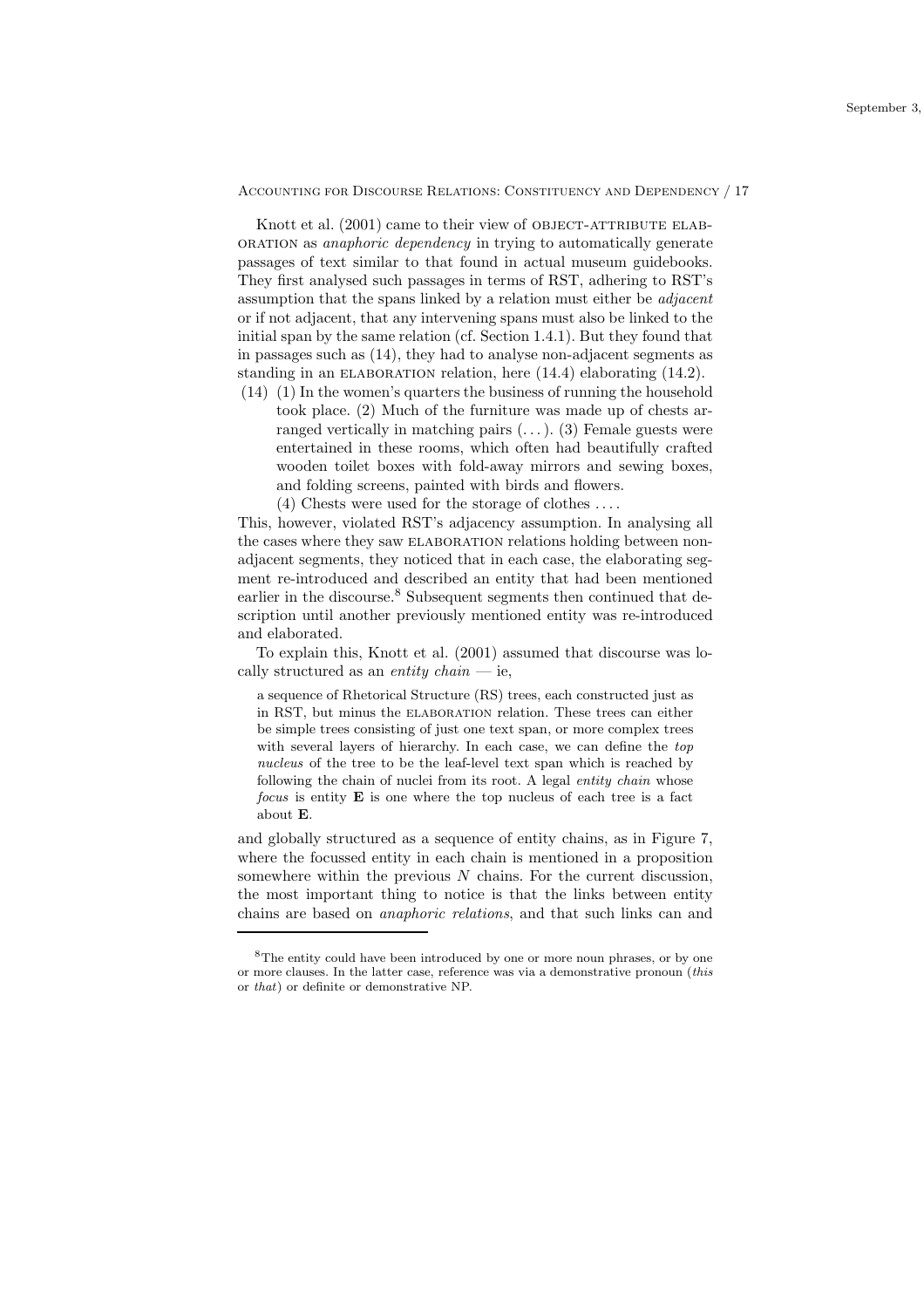

FIGURE 7 A legal sequence of entity-chains (Knott et al., 2001, Fig. 4)

### will cross (Figure 7).

As noted, the Discourse GraphBank contains many instances of elaboration, many holding between non-adjacent segments (including ones at a considerable distance apart), as in the following example from file 62 (segment numbering as in the source file):

(15) 0 First lady Nancy Reagan was saluted Monday night for her sense of style and her contribution to the American fashion industry.

1 Mrs. Reagan was presented with a Lifetime Achievement Award by the Council of Fashion Designers of America at its eighth annual awards ceremony,

46 Also among those recognized at the ceremony was designer Geoffrey Beene,

47 who was saluted for making "fashion as art."

48 Performer Liza Minelli,

. . .

. . .

. . .

. . .

49 one of many women attending the ceremony who dressed in Mrs. Reagan's favorite color,

54 Actress Audrey Hepburn,

55 wearing a red gown designed by Givenchy,

56 presented a Lifetime Achievement Award to photographer Richard Avedon,

Here annotators have recorded ELABORATION relations between segment 46 and segment 1, between segment 48 and segment 1, between segment 54 and segment 1, and between several later segments and segment 1. But each of these appears to be based on an anaphoric bridging relation between the people mentioned in segments 46, 48, 54 and elsewhere, and the attendees at the awards ceremony mentioned in segment 1. (Recall that Wolf and Gibson do not require a relation to hold between the entire contents of linked segments, as in Example 10.) Other anaphoric relations are discernable in other instances of ELABORATION. Thus what is being captured here by Wolf and Gibson is a discourse relation based on anaphoric dependency rather than constituency.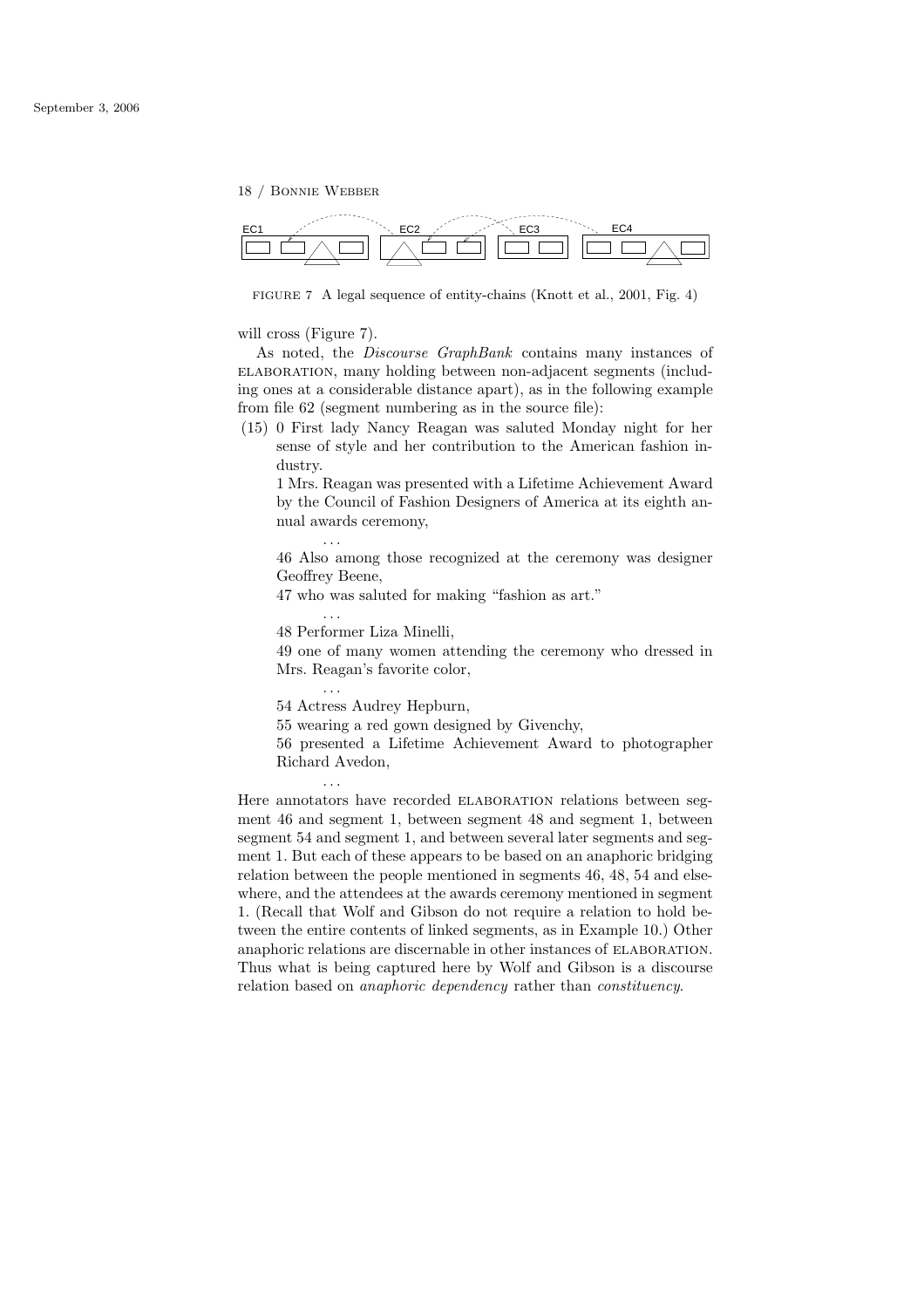

FIGURE 8 Coherence graph for Example 16

A second such case can be found in constructions that resemble respectively at the discourse level, as in Example 16 taken from file 105 of the Discourse GraphBank (segment numbering as in the source file), which has been annotated with the discourse relations shown in Figure 8(a).

(16) 76 Washington claimed

77 the downings were provoked by aggressive and threatening actions by armed Libyan aircraft,

78 while Libya said

79 its jets were unarmed and on a reconaissance flight over international waters.

If from the perspective of constituency, this were analysed as the simpler structure in Figure 8(b), then as with the respectively construction, the individual pairings would be a matter of anaphoric dependency, derived only when appropriate. While such examples might not occur frequently in discourse, the respectively construction shows there are alternative explanations for crossing dependencies that don't involve arbitrary inter-leaving of constituency structure. And once instances of discourse relations are understood to arise from anaphoric dependency, it calls into question Wolf and Gibson's leap upward in complexity from trees to chain graphs as a model for discourse structure.

#### 1.6 Conclusion

I started this paper by mentioning Ron's advice that one should seek to identify the minimal machinery required for a task. Here, the task was to understand and compare the source of discourse relations in five different theories: Halliday and Hasan's theory of discourse cohesion, Mann and Thompson's Rhetorical Structure Theory, Polanyi's Linguistic Data Model, Wolf and Gibson's theory of discourse graphs, and the lexically-based theory that I've been involved in, D-LTAG. What I have tried to show is that the paired notions of constituency and dependency provide a useful way of understanding some of the significant similari-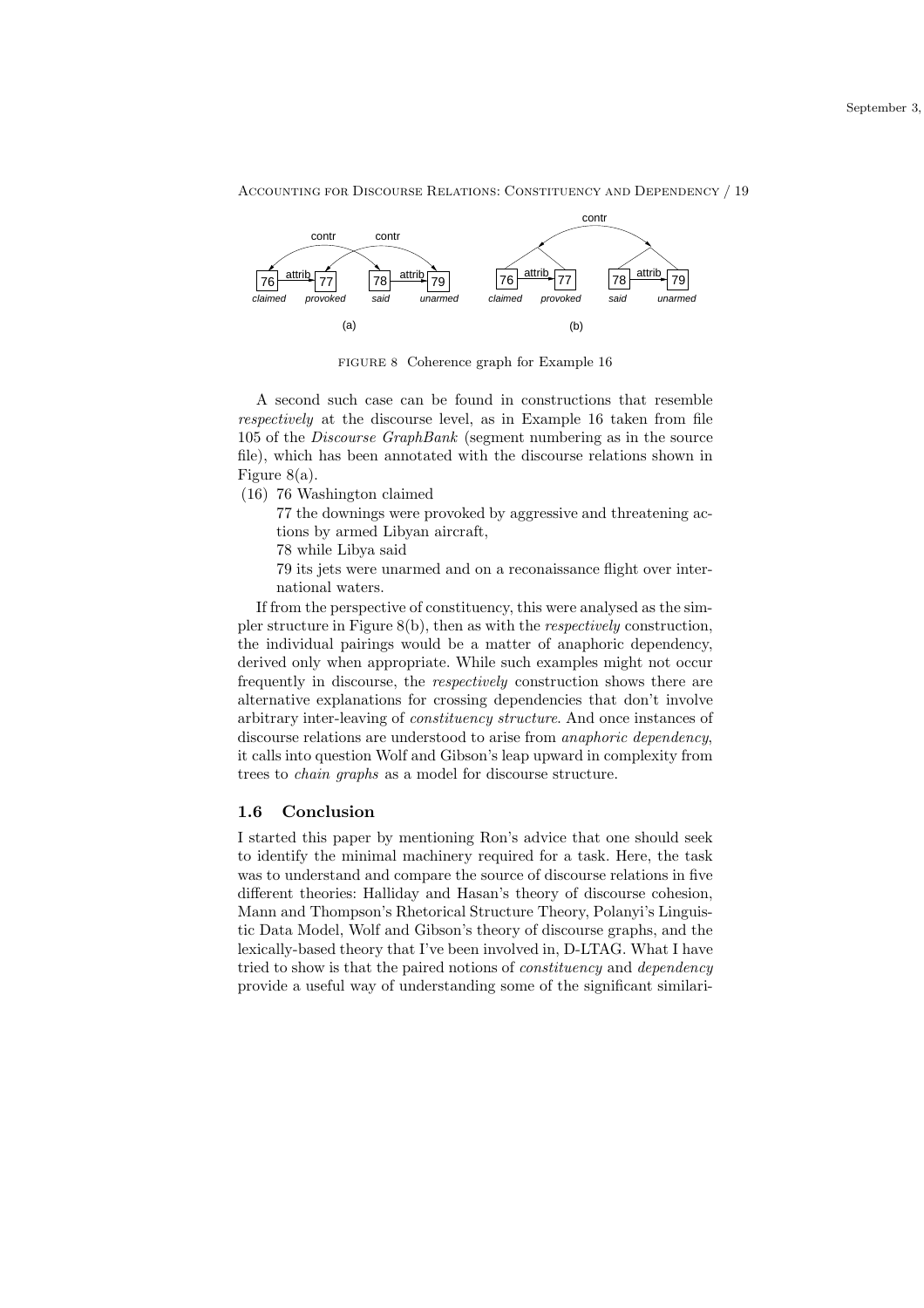ties and differences between these theories. If I have succeeded, I may also have convinced the reader that they are equally important in understanding discourse relations.

## Acknowledgments

I would like to thank all those who took the time to read and comment on earlier versions of this manuscript — Mark Steedman, Rashmi Prasad, Nikhil Dinesh, Eleni Miltsakaki, Annie Zaenen and two anonymous reviewers. The paper has benefitted from their comments, and any remaining errors are my own.

### References

- Asher, Nicholas. 1993. Reference to Abstract Objects in Discourse. Boston MA: Kluwer.
- Asher, Nicholas and Alex Lascarides. 2003. Logics of Conversation. Cambridge UK: Cambridge University Press.
- Bateman, John. 1999. The dynamics of 'surfacing': An initial exploration. In Proceedings of International Workshop on Levels of Representation in Discourse (LORID'99), pages 127–133. Edinburgh.
- Creswell, Cassandre, Katherine Forbes, Eleni Miltsakaki, Rashmi Prasad, Aravind Joshi, and Bonnie Webber. 2002. The discourse anaphoric properties of connectives. In 4th Discourse Anaphora and Anaphor Resolution Colloquium (DAARC). Lisbon, Portugal.
- Dinesh, Nikhil, Alan Lee, Eleni Miltsakaki, Rashmi Prasad, Aravind Joshi, and Bonnie Webber. 2005. Attribution and the non-alignment of syntactic and discourse arguments of connectives. In ACL Workshop on Frontiers in Corpus Annotation. Ann Arbor MI.
- Forbes, Katherine. 2003. Discourse Semantics of S-Modifying Adverbials. Ph.D. thesis, Department of Linguistics, University of Pennsylvania.
- Forbes, Katherine, Eleni Miltsakaki, Rashmi Prasad, Anoop Sarkar, Aravind Joshi, and Bonnie Webber. 2003. D-LTAG System: Discourse parsing with a lexicalized Tree-Adjoining Grammar. Journal of Logic, Language and Information 12.
- Forbes-Riley, Katherine, Bonnie Webber, and Aravind Joshi. 2006. Computing discourse semantics: The predicate-argument semantics of discourse connectives in D-LTAG. Journal of Semantics 23:55–106.
- Gardent, Claire. 1997. Discourse tree adjoining grammars. Claus report nr.89, University of the Saarland, Saarbrücken.
- Grosz, Barbara and Candace Sidner. 1990. Plans for discourse. In P. Cohen, J. Morgan, and M. Pollack, eds., Intentions in Communication, pages 417– 444. MIT Press, Cambridge MA.
- Halliday, Michael and Ruqaiya Hasan. 1976. Cohesion in English. Longman.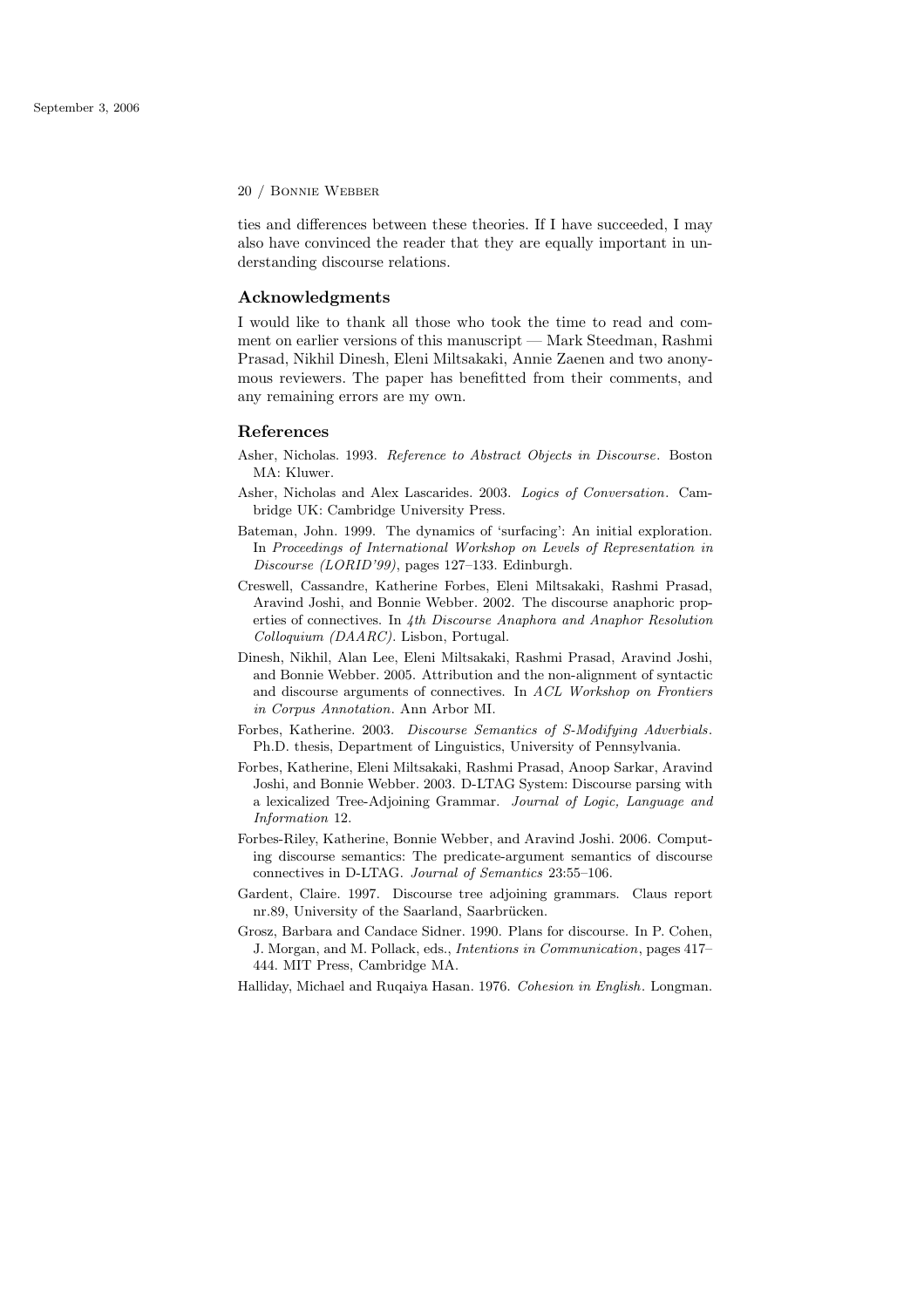References / 21

- Huddleston, Rodney and Geoffrey Pullum. 2002. The Cambridge Grammar of the English Language. Cambridge University Press.
- Knott, Alistair, Jon Oberlander, Mick O'Donnell, and Chris Mellish. 2001. Beyond elaboration: The interaction of relations and focus in coherent text. In T. Sanders, J. Schilperoord, and W. Spooren, eds., Text Representation:Linguistic and psycholinguistic aspects, pages 181–196. John Benjamins Publishing.
- Kruijff-Korbayová, Ivana and Bonnie Webber. 2001. Information structure and the semantics of "otherwise". In ESSLLI'2001 Workshop on Information Structure, Discourse Structure and Discourse Semantics, pages 61–78. Helsinki, Finland.
- Lochbaum, Karen. 1998. A collaborative planning model of intentional structure. Computational Linguistics 24(4):525–572.
- Mann, William and Sandra Thompson. 1988. Rhetorical Structure Theory: Toward a functional theory of text organization. Text 8(3):243–281.
- Miltsakaki, Eleni, Cassandre Creswell, Kate Forbes, Rashmi Prasad, Aravind Joshi, and Bonnie Webber. 2003. Anaphoric arguments of discourse connectives: Semantic properties of antecedents versus non-antecedents. In EACL Workshop on Computational Treatment of Anaphora. Budapest, Hungary.
- Miltsakaki, Eleni, Rashmi Prasad, Aravind Joshi, and Bonnie Webber. 2004a. Annotating discourse connectives and their arguments. In NAACL/HLT Workshop on Frontiers in Corpus Annotation. Boston MA.
- Miltsakaki, Eleni, Rashmi Prasad, Aravind Joshi, and Bonnie Webber. 2004b. The Penn Discourse TreeBank. In *LREC*. Lisbon, Portugal.
- Moore, Johanna and Martha Pollack. 1992. A problem for RST: The need for multi-level discouse analysis. Computational Linguistics 18(4):537–544.
- Polanyi, Livia. 1988. A formal model of the structure of discourse. Journal of Pragmatics 12:601–638.
- Polanyi, Livia, Chris Culy, Martin H. van den Berg, Gian Lorenzo Thione, and David Ahn. 2004. A rule based approach to discourse parsing. In Proceedings of 5th SIGdial Workshop on Discourse and Dialogue. Cambridge MA.
- Polanyi, Livia and Martin H. van den Berg. 1996. Discourse structure and discourse interpretation. In P. Dekker and M. Stokhof, eds., Proceedings of the Tenth Amsterdam Colloquium, pages 113–131. University of Amsterdam.
- Prasad, Rashmi, Eleni Miltsakaki, Aravind Joshi, and Bonnie Webber. 2004. Annotation and data mining of the Penn Discourse TreeBank. In ACL Workshop on Discourse Annotation. Barcelona, Spain.
- Schabes, Yves. 1990. Mathematical and Computational Aspects of Lexicalized Grammars. Ph.D. thesis, Department of Computer and Information Science, University of Pennsylvania.